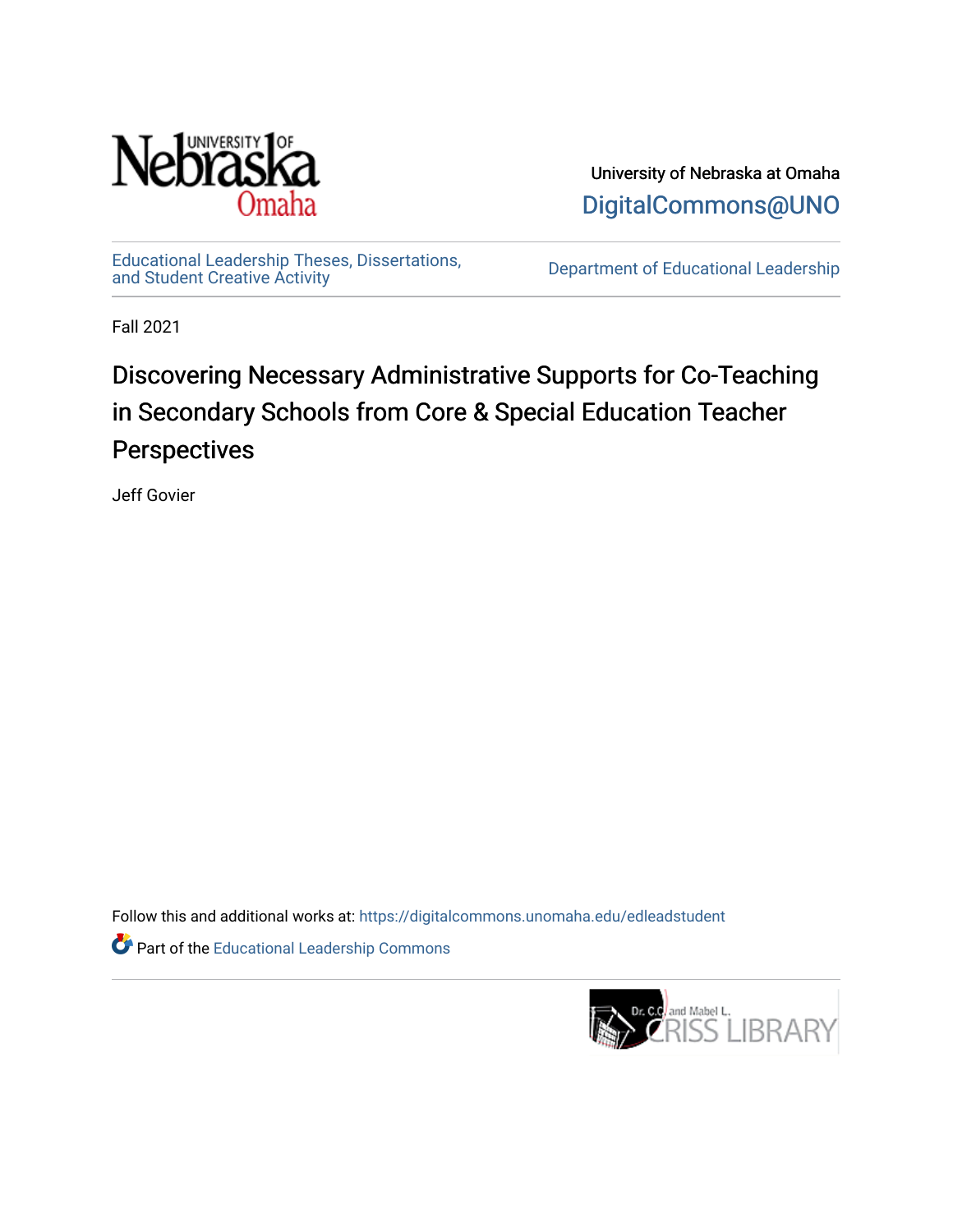## Discovering Necessary Administrative Supports for Co-Teaching in Secondary Schools from Core & Special Education Teacher Perspectives

By

Jeff Govier

## A DISSERTATION

Presented to the Faculty of

The Graduate College at the University of Nebraska Omaha A DISSERTATION<br>Presented to the Faculty of<br>Graduate College at the University of Nebras<br>In Partial Fulfillment of Requirements<br>For the Degree of Doctor of Education<br>Major: Educational Administration<br>Omaha, Nebraska

In Partial Fulfillment of Requirements

For the Degree of Doctor of Education

Major: Educational Administration

Omaha, Nebraska

October, 2021

Supervisory Committee:

Dr. Jeanne L. Surface

Dr. Kay A. Keiser

Dr. Tamara Williams

Dr. Amanda Steiner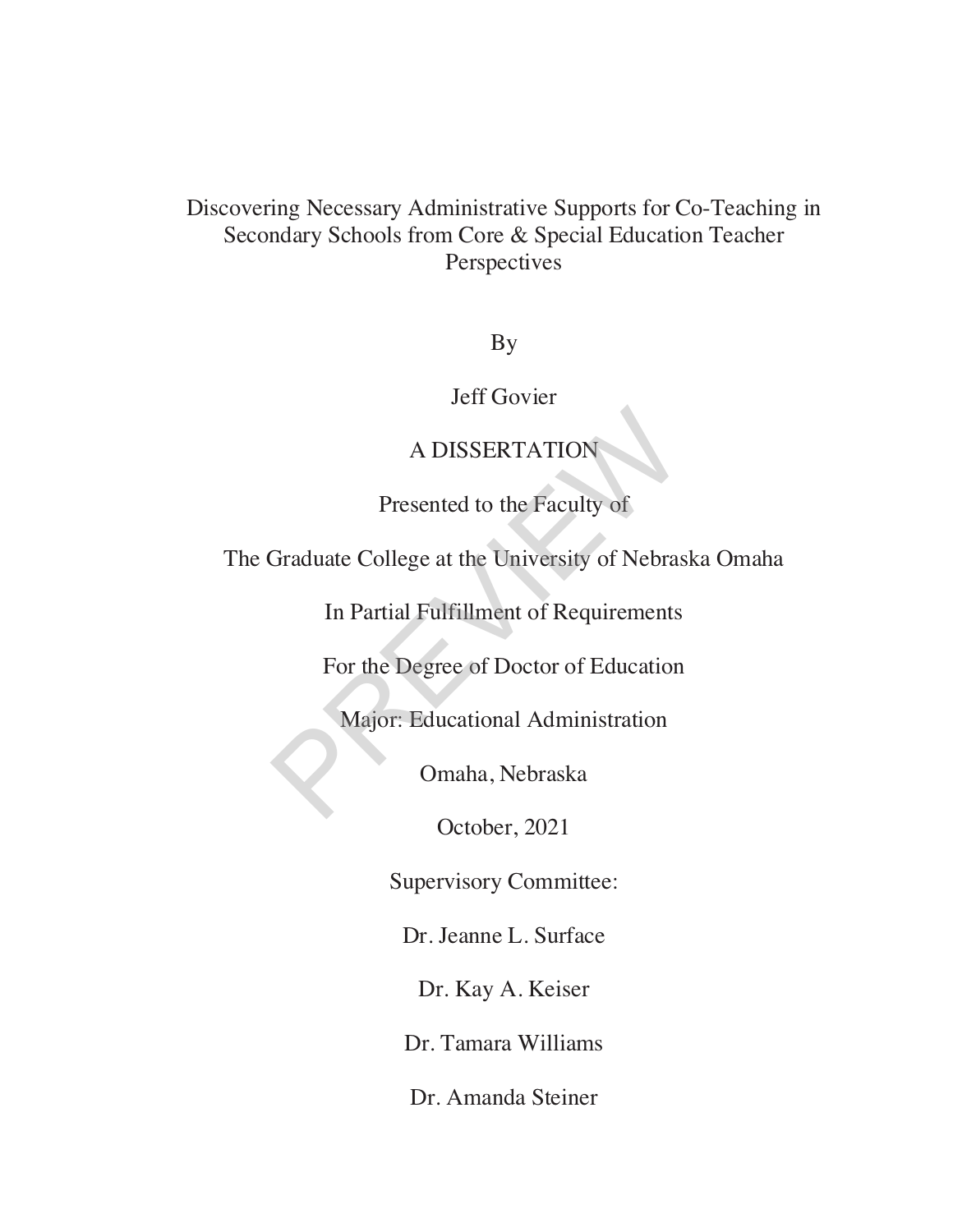#### Abstract

#### Discovering Necessary Administrative Supports for Co-Teaching in Secondary Schools from Core & Special Education Teacher Perspectives

Jeff Govier, M.S.

University of Nebraska, 2021

Advisor: Dr. Jeanne L. Surface

Numerous amounts of research have been invested into secondary co-teaching. However, results show that secondary co-teaching is not effectively occurring despite volumes of research information. Increased assessments, scheduling difficulties, and a vast curriculum are factors making co-teaching difficult. Another phenomenon found in secondary teachers is called the knowing/doing gap. Secondary co-teachers are knowledgeable of what is needed to effectively co-teach but do not apply their knowledge into effective actions within the classroom. The purpose of this research was to identify what school leaders can do to overcome secondary co-teaching obstacles and close the knowing doing gap. The objective of this research was to develop steps school leaders can implement that will improve secondary co-teaching. rous amounts of research have been invested into secont<br>ults show that secondary co-teaching is not effectively c<br>search information. Increased assessments, scheduling<br>um are factors making co-teaching difficult. Another p

Capturing teacher's voices were important for this study. The action plan is validated from the experiences and ideas of those who work and have co-teaching experiences. Secondary co-teachers participated in semi-structured interviews that identified themes that impact co-teaching. Further constant comparisons of each theme targeted what school leaders can do to improve co-teaching. These conversations dug deen into experiences and actions that have overcome or greatly reduce co-teaching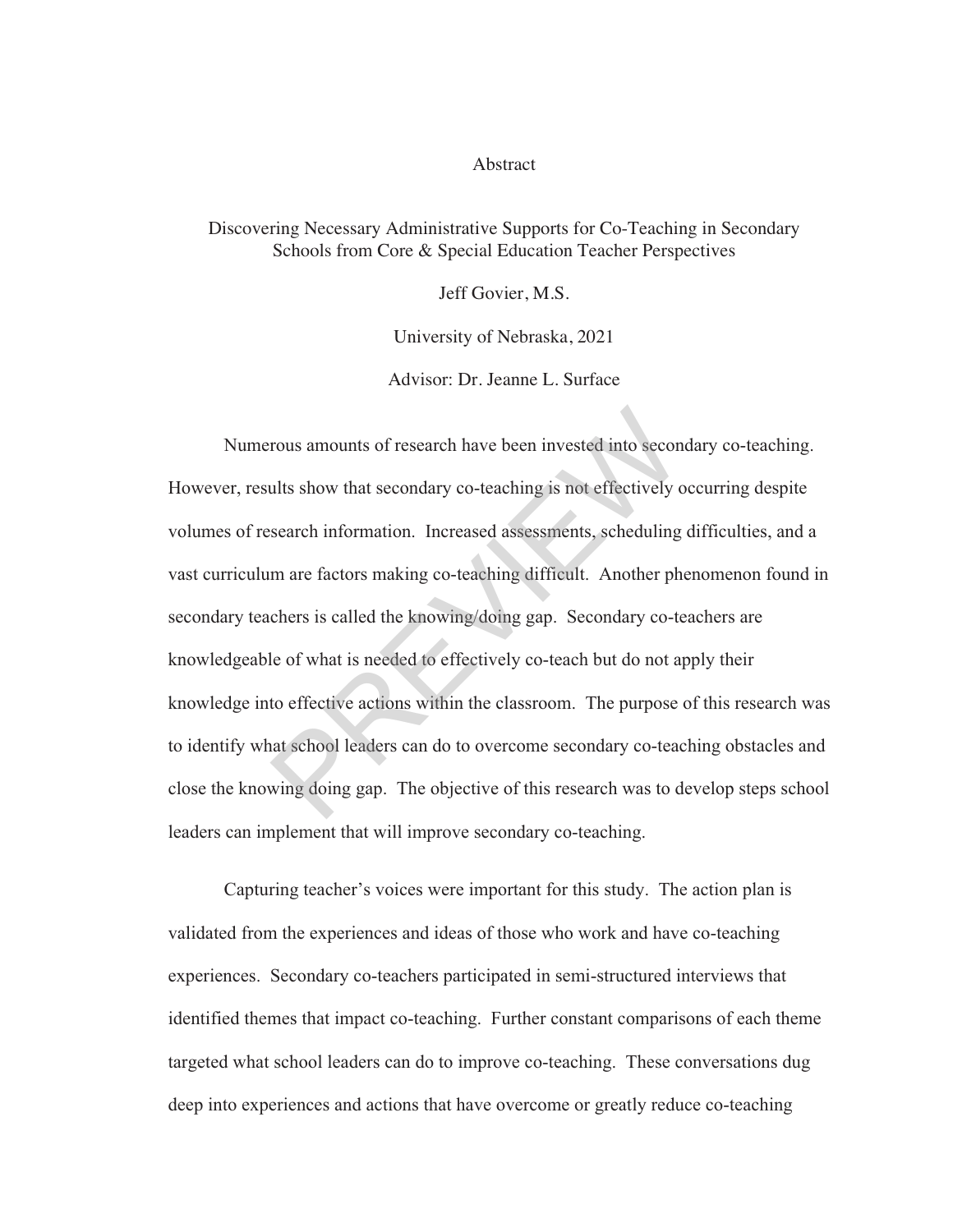challenges. As a result, this research revealed three essential themes necessary for coteaching and action steps school leaders should apply in their buildings. Each of the themes below are described in detail along with action steps needed to ensure each theme is met.



Secondary co-teaching is not consistently occurring in classrooms. I respect and have experiences challenges teams face. This study has created a plan with specific actions that can be taken to improve secondary co-teaching. By closing the knowing doing gap and offering a systematic approach offered from this study I hope secondary schools are now provided means to improve teaching and learning in co-taught classrooms.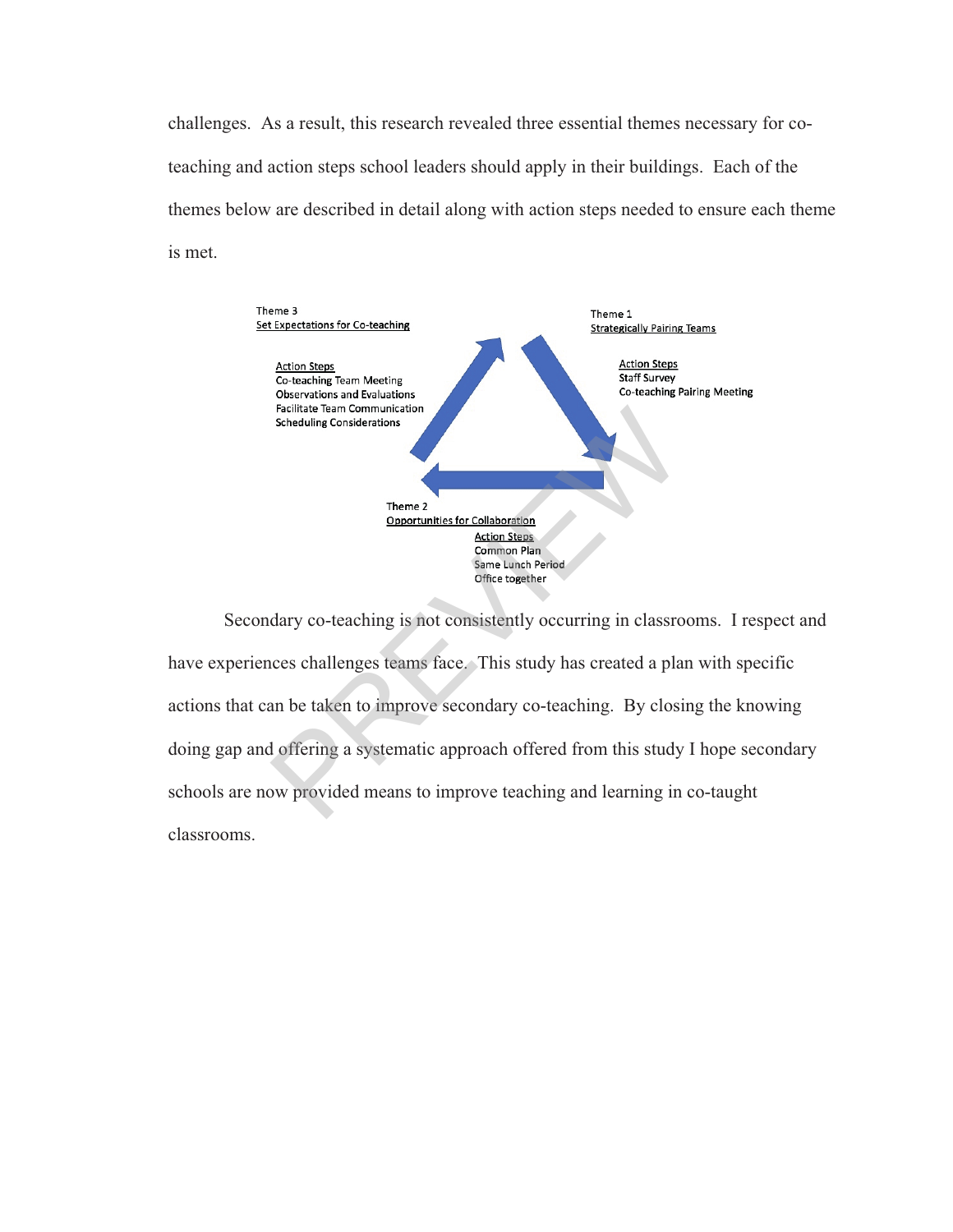#### Acknowledgements

I would like to start by recognizing the support and guidance provided by the UNO faculty. I am grateful and proud to be a part of the doctoral program offered at UNO. Specifically, the staff has been amazing and genuine. I feel they have a true heart for education and school leaders in our profession. When you a part of the UNO doctoral program you are part of a cohort of professionals that are given the opportunity to learn and grow together. UNO has created a community feel that has benefited my educational growth beyond expectations.

 Dr. Surface, thank you. Dr. Surface has been amazing. I appreciate her patience with me as I completed this study during truly unique times. Her gently nudges and expertise has allowed me to complete this work. Thank you for your caring respectful approach. Dr. Ostler, Dr. Williams, Dr. Keiser, and Dr. Christensen were all outstanding leaders who offered excellent instruction and guidance along my journey. and expectations.<br>Inface, thank you. Dr. Surface has been amazing. I apprompleted this study during truly unique times. Her gen<br>allowed me to complete this work. Thank you for your<br>Costler, Dr. Williams, Dr. Keiser, and Dr

 I would also like to thank those in the Papillion La Vista School District. Central Office leaders like Dr. Andy Rikli and Dr. Melanie Mueller have been supportive and willing to sacrifice their own time to assist. I also appreciate my building principal Jerry Kalina for allowing me time to complete this project. He has been a motivating factor for me personally.

 Most importantly, I want to thank my family. My wife Jill has invested as much time and effort into this as I have. Thank you for allowing me time to participate in this program while you held together things at home. I am proud that I will be the first to obtain a doctoral degree in my family and that your father knew I had completed this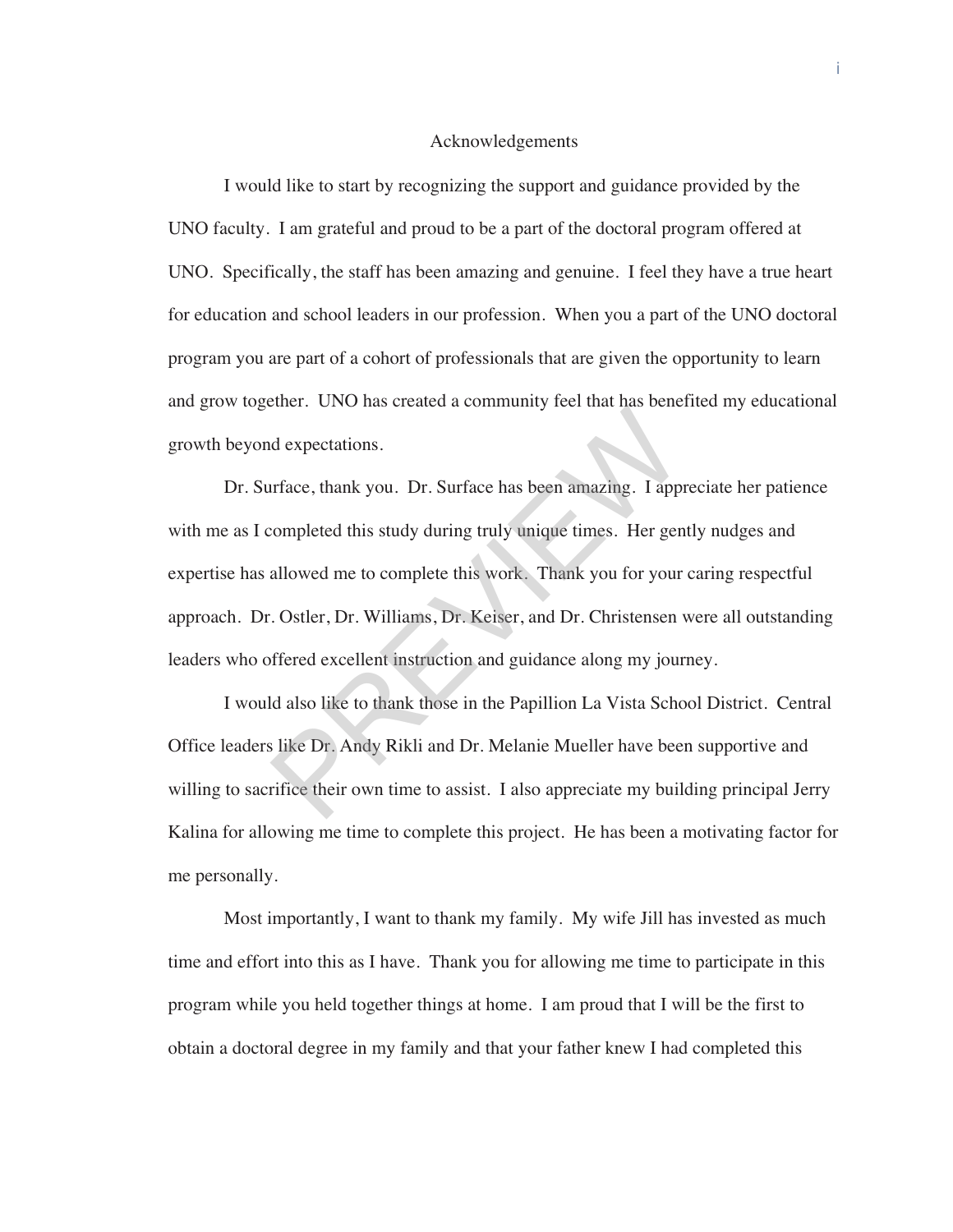prior to his passing. Our family values are reflected in what was needed to complete this study. Thank you.

PREVIEWS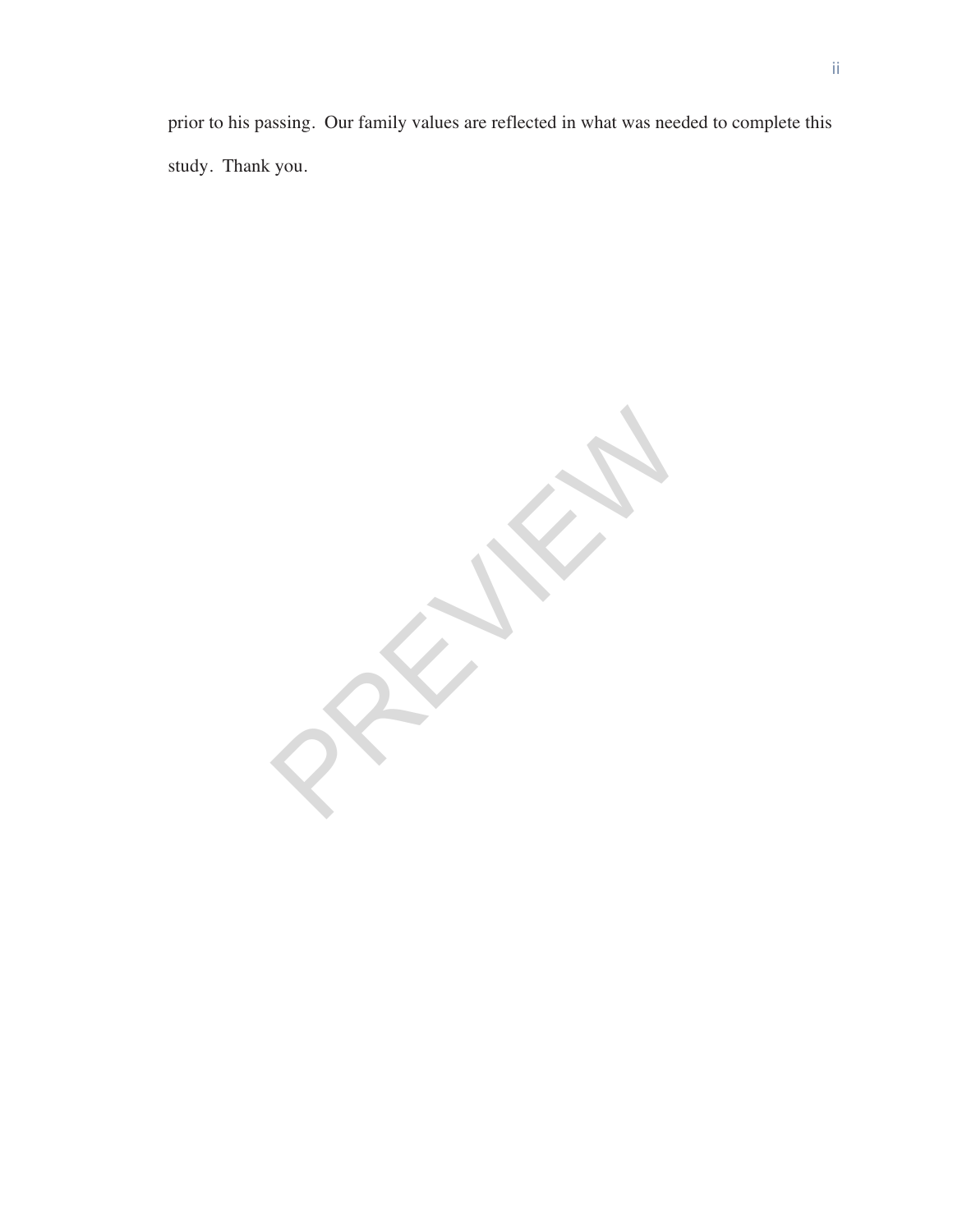### **Table of Contents**

### Acknowledgements i

| <b>CHAPTER ONE</b><br>1  |
|--------------------------|
|                          |
|                          |
|                          |
|                          |
|                          |
|                          |
|                          |
|                          |
|                          |
| <b>CHAPTER TWO</b><br>10 |
|                          |
|                          |
|                          |
|                          |
|                          |
|                          |
|                          |
|                          |
|                          |

#### **CHAPTER THREE** 23

| <b>Research Design</b> | 23 |
|------------------------|----|
|------------------------|----|

### CHAPTER 4 28

| Strategically Pairing Co-teaching Teams – The Impact of Poor Partnerships on Co-Teaching 29 |  |
|---------------------------------------------------------------------------------------------|--|
|                                                                                             |  |
| Strategically Pairing Co-teaching Teams - Identifying Positive Team Members31               |  |
|                                                                                             |  |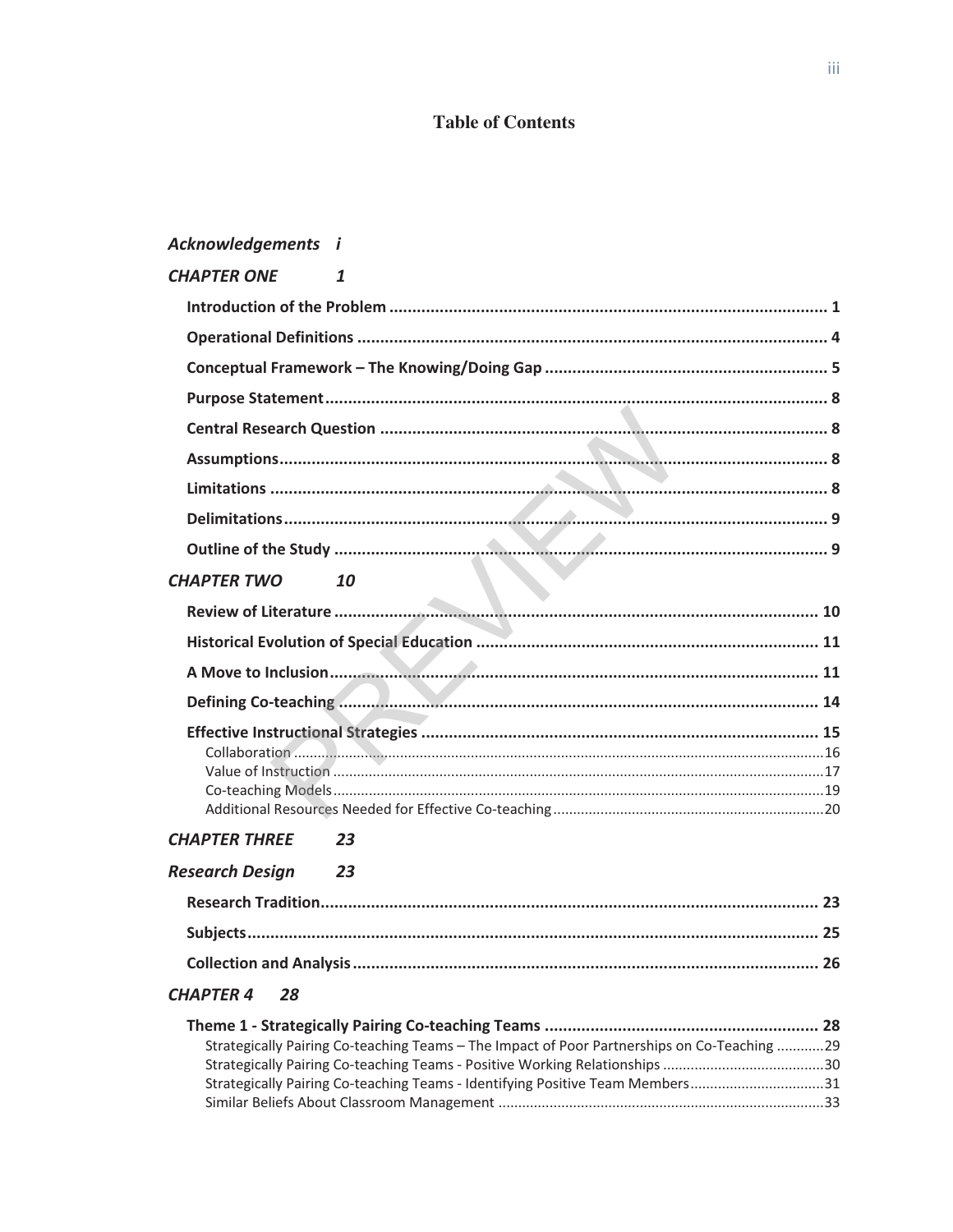| Action Steps - What This Research Told Us Could Be Done To Improve Co-teaching  43 |  |
|------------------------------------------------------------------------------------|--|
|                                                                                    |  |
|                                                                                    |  |
|                                                                                    |  |
|                                                                                    |  |
|                                                                                    |  |
|                                                                                    |  |
|                                                                                    |  |
|                                                                                    |  |
|                                                                                    |  |
|                                                                                    |  |
|                                                                                    |  |
|                                                                                    |  |
|                                                                                    |  |
|                                                                                    |  |
|                                                                                    |  |
|                                                                                    |  |
|                                                                                    |  |
|                                                                                    |  |
|                                                                                    |  |
| <b>CHAPTER 5 64</b>                                                                |  |
|                                                                                    |  |
|                                                                                    |  |
|                                                                                    |  |
|                                                                                    |  |
|                                                                                    |  |
|                                                                                    |  |
|                                                                                    |  |
|                                                                                    |  |
|                                                                                    |  |
|                                                                                    |  |
|                                                                                    |  |
| <b>Appendix</b><br>80                                                              |  |
|                                                                                    |  |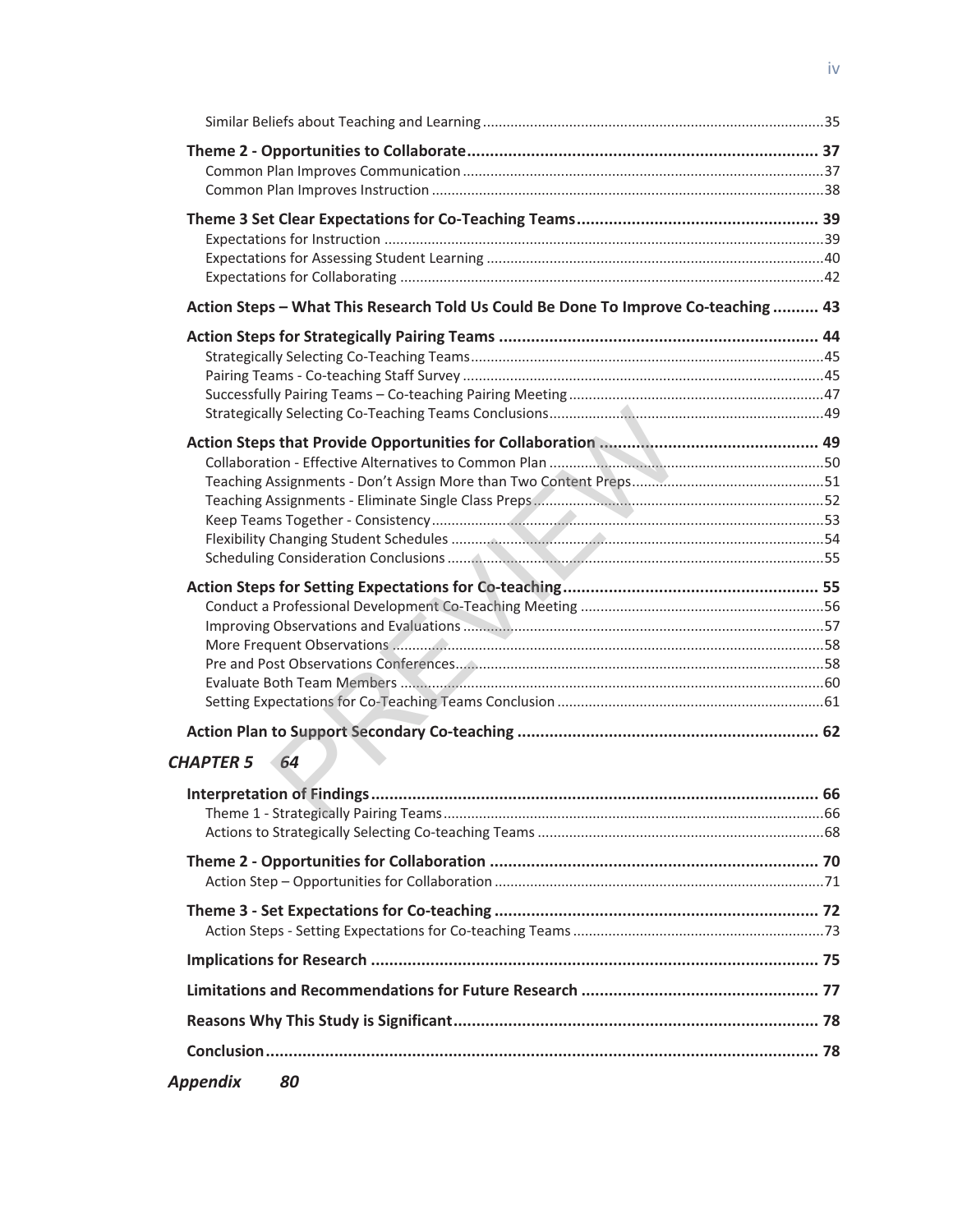#### References 95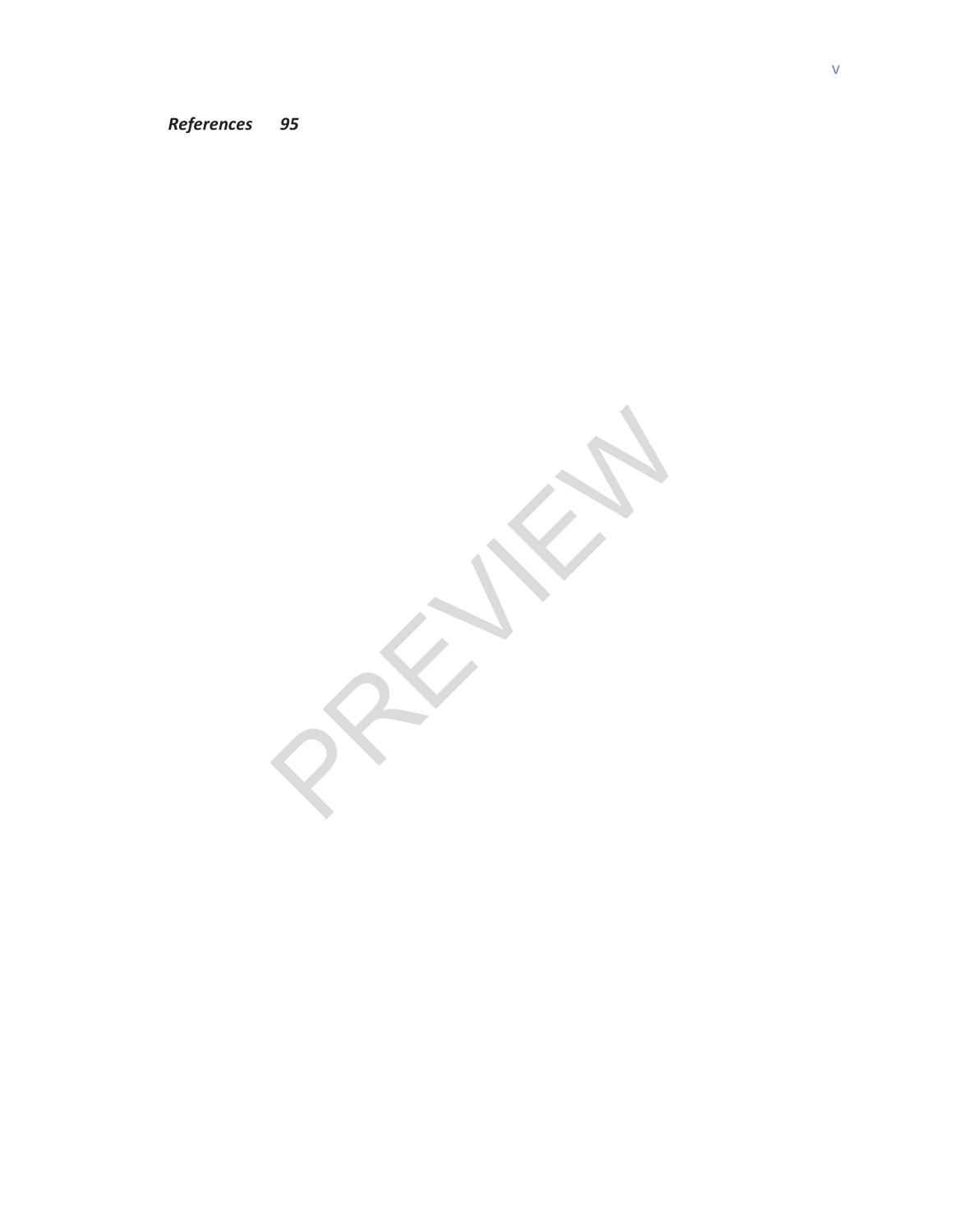#### CHAPTER ONE

#### Introduction of the Problem

Due to an increase in student growth, I was given an additional prep co-teaching Physical Science. For the first time in my career, I would be working with another teacher in my classroom. I had been teaching for over 10 years, been a part of curriculum development, written district assessments, so a minor change in assignment seemed manageable. I was given the opportunity to co-teach in a physical science class along with a veteran special education teacher who had a strong math support background. Coteaching was a new experience that, to my surprise, would become my favorite. Coteaching presented new challenges like keeping on pace with curriculum guides, successfully delivering content, administering assessments, and correctly collaborating and utilizing the skills of another instructor. is a new experience that, to my surprise, would become mented new challenges like keeping on pace with curricul<br>delivering content, administering assessments, and corre<br>the skills of another instructor.<br>personal challenges

These personal challenges instilled a desire to discover how to effectively coteach. As I transitioned into a leadership position and chose to further my education, my research focus continued to be in co-teaching. I have learned that co-teaching is the delivery method adopted by schools to offer specially designed inclusive instruction. Coteaching consists of a team of educators: one a subject endorsed teacher and the other a special education teacher. Together, they share instructional responsibilities for the planning and delivery of instruction to meet the needs of all students. In theory and clearly defined by the U.S. Department of Education under the IDEA, the co-teaching team should provide, "specially designed instruction at no cost to parents, to meet students' unique needs in the least restrictive environment, or as instruction focused on individual need that is carefully planned, intensive, urgent, relentless, and goal directed"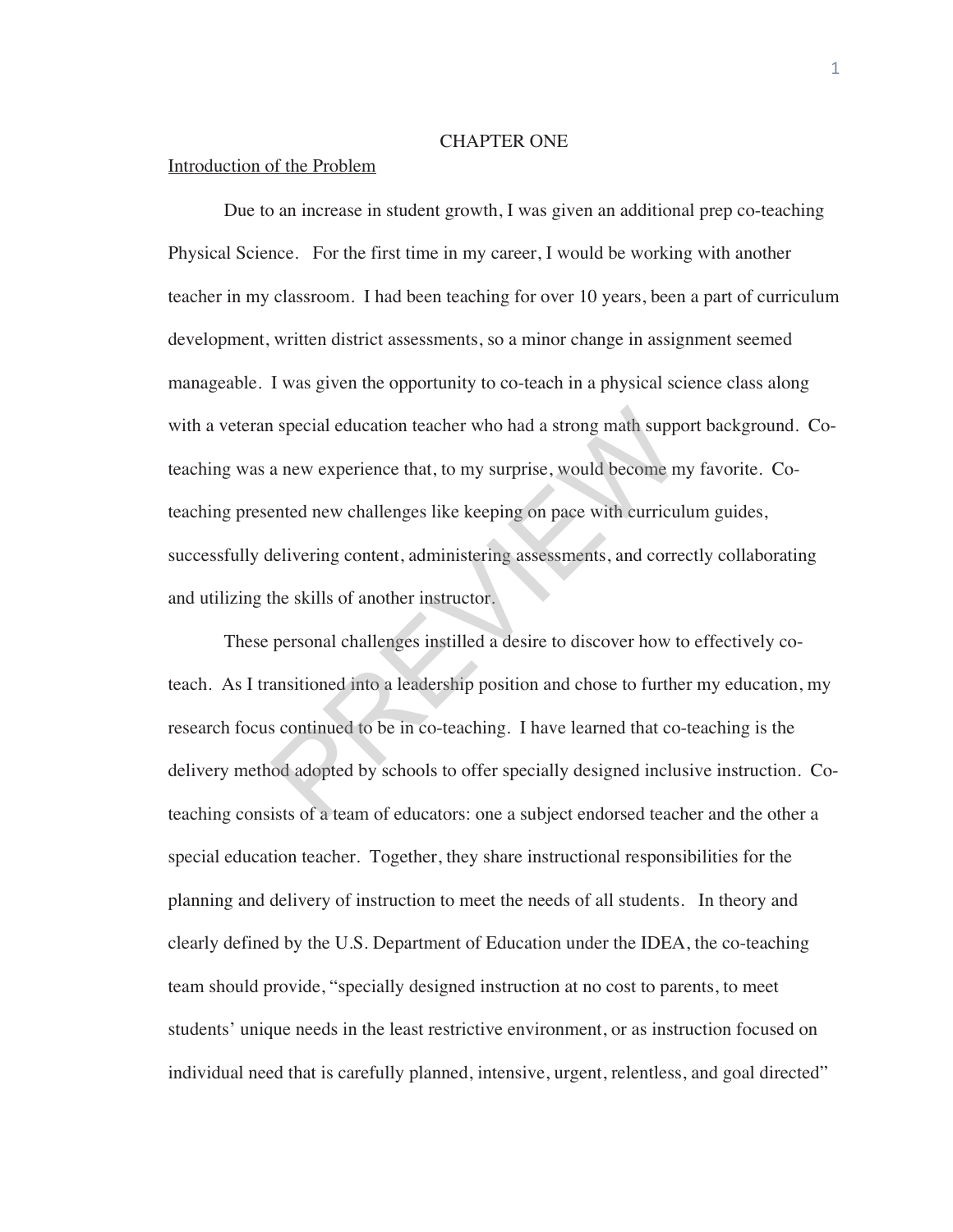(Sec.300.39). Based upon my own experiences, co-teaching is not as simple as it may sound. As I started my research, I was curious if implementing effective co-teaching practices was as difficult as I had found it to be.

Numerous research has been conducted in co-taught classrooms including specific studies that have analyzed what instructional practices co-teachers frequently use. Despite ample amounts of resources and proven instructional strategies made available, research overwhelmingly discovered that educators were not using proven effective coteaching strategies. An example from a meta-analysis conducted by Murawski and Swanson (2001) identified only a few studies suggesting co-teaching was just moderately effective in influencing student outcomes. Another additional study conducted by Mastropieri, Scruggs, and Graetz (2005) concluded that effective co-teaching practices were still rarely evidenced in general education classrooms. Moreover, additional research by Scruggs, Mastropieri, and McDuffie (2007) discovered that after 201 observations of 41 co-taught classrooms in 14 high schools, only two instances of operationally defined effective co-teaching practices were noted. egies. An example from a meta-analysis conducted by<br>
11) identified only a few studies suggesting co-teaching<br>
filuencing student outcomes. Another additional study<br>
8cruggs, and Graetz (2005) concluded that effective co-<br>

What is happening in co-taught classrooms if research is telling us that effective strategies aren't being used? Investigations into what practices are commonplace within co-taught classrooms described the norm found amongst co-taught classes. Dieker and Murawski (2003) revealed there was no sustained instruction for students having difficulties, no reteaching for students who had not reached mastery, and no strategic instruction for students who tended to need explicit instruction in strategies. The special education teachers helped in the general education classroom and "chimed in" when they had something to add, but they did so without much thoughtfulness or preplanning. An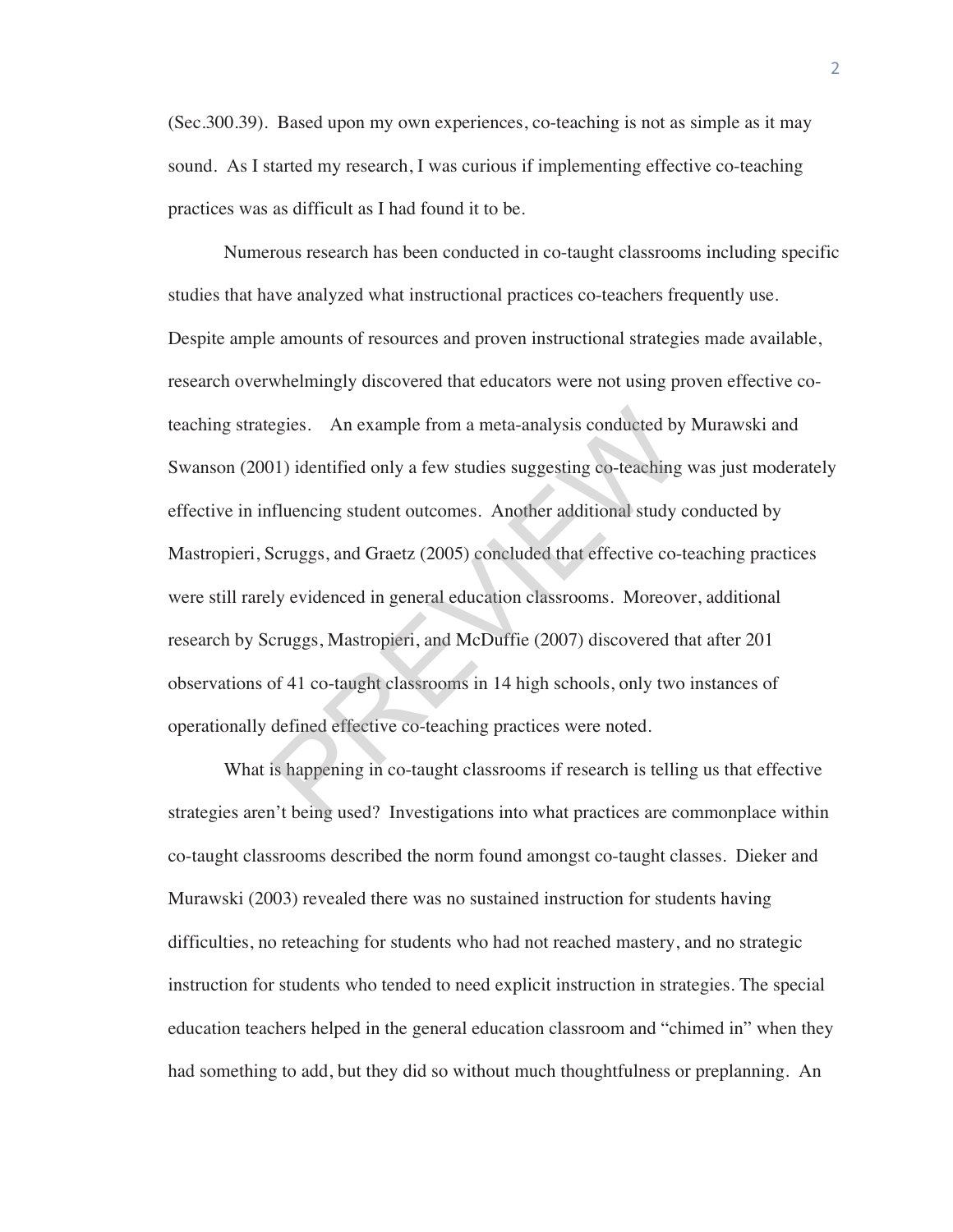additional study led by Moin, Magiera, & Zigmond, (2008) indicated that even with a special education teacher present in the class, learning disabled students did not receive an education that met their needs. Volonino and Zigmond (2008) further hypothesized that if students with disabilities were mastering the content and earning passing grades in these high school courses, it was not because of something special that the special education co-teacher was doing.

 After teaching for 14 years, I was fortunate to become an administrator. With my new role I would be responsible for evaluating and observing staff. On my evaluation team I had a small mix of teachers who co-taught. I have also witnessed a gap found in co-taught classrooms. My personal observations echoed results from researchers: teachers primarily used direct instruction or whole group strategies. Co-teaching instruction mainly used a primary instructor and the special education teacher as support. Assistance offered from the special education teacher was usually just individual, and only as needed. Both my own personal experiences and several studies show that coteaching practices fall short from their goal of delivering "specially designed instruction." I would be responsible for evaluating and observing staft<br>small mix of teachers who co-taught. I have also witnes<br>ssrooms. My personal observations echoed results from<br>arily used direct instruction or whole group strategie

 Despite my personal observations and an ample amount of research, I feel teachers are aware and knowledgeable of best practice but fail to act. The knowing doing gap explained in the conceptual framework of this study explains why this lack of action takes place. The lack of proper use of instruction is not intentional but a disconnect practice. This is the foundation and purpose for this study, to help identify how school leaders can find ways to best support co-teaching teams and enact measures that increase implementation of proper co-teaching instruction. Teachers' feedback will be the source of data necessary to identify how to close the knowing and doing gap. The goal of this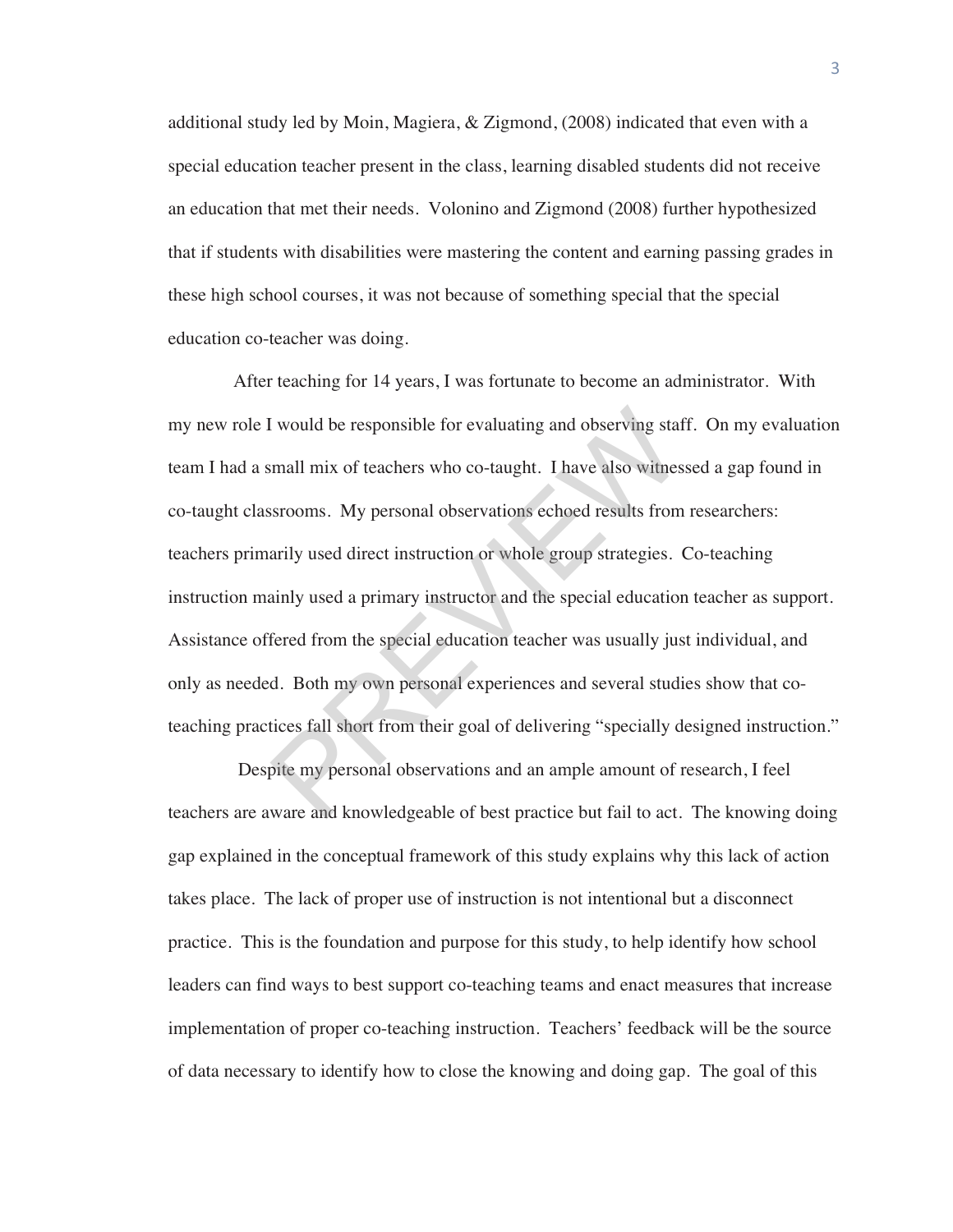study will be to learn firsthand from our co-teachers what administrators can do to provide resources or take actions that improve co-teaching in secondary schools. Implementing co-teaching without clear expectations and guidelines results in a "hodgepodge" of classroom structures and over-extended teachers (Weiss & Lloyd, 2003).

 Secondary special educators may well have been placed in the position of implementing practices that are more widely promoted in the literature than are supported by research (Volonino & Zigmond, 2007). Simply placing two teachers in a classroom has not led to increased student success. Challenges found in secondary co-teaching like balancing co-teaching personalities and beliefs, plan time, curriculum pacing, and assessments have impacted the ability to deliver proven methods. I have heard staff comment that they can't keep up, struggle to meet all their students' needs, and they have to slow down or water down their content. Other educators have described co-taught classes as less rigorous than our regular on level classes. increased student success. Challenges found in second<br>teaching personalities and beliefs, plan time, curriculum<br>nave impacted the ability to deliver proven methods. I h<br>they can't keep up, struggle to meet all their studen

There is a need to close the knowing doing gap and to learn how to properly support and ensure successful co-teaching at the secondary level. Co-teaching has yet to fulfill its purpose. This study will get ideas from those who face the day-to-day challenges in the classroom. These ideas will help educators identify and implement steps suggested by co-teaching teams to close the knowing doing gap and create a more effective co-teaching learning environment.

#### Operational Definitions

Co-teaching – a team of a subject endorsed teacher and one special education teacher who share instructional responsibilities such as planning and delivery of instruction for all students in the class.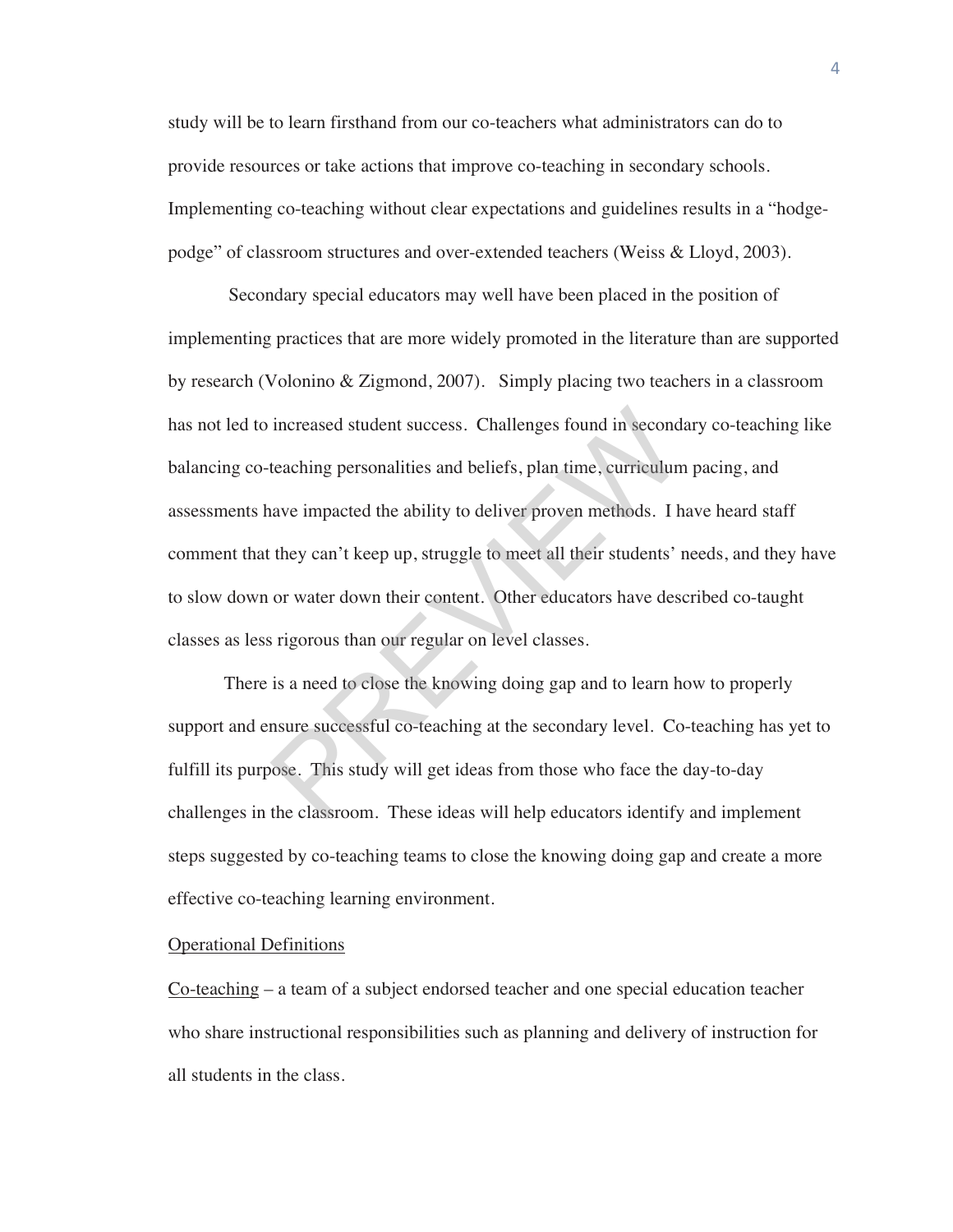Inclusion – students with special needs should be provided the least restrictive environment possible, which involves placing special needs students in regular classrooms.

Knowing/Doing Gap – Pfeffer and Sutton define this concept as a phenomenon found where individuals have knowledge of what actions will lead to more successes, yet they fail to take action.

Co-Teaching Models – instructional methods used by both a core instructional teacher and a special education teacher designed specifically to deliver instruction that meets the needs of their classrooms.

Differentiated Instruction – Differentiated instruction is an instructional strategy in which teachers monitor what and how students are learning and adapt the classroom as needed to better meet student needs. education teacher designed specifically to deliver instruction<br>
education = Differentiated instruction is an instruction<br>
itor what and how students are learning and adapt the cl<br>
student needs.<br>  $\frac{1}{2}$  – Modifying cur

Modifications – Modifying curriculum means that teachers review and plan lessons incorporating teaching strategies that will accommodate all learning needs.

#### Conceptual Framework – The Knowing/Doing Gap

The framework for this study will engage participants in an active dialogue. Coteaching teams have a unique insight and understanding acquired by their first-hand experiences and reflections on those experiences. A constructivist approach will aim to discover what teachers have learned from their experiences. Specifically, what concepts can be developed from their experiences and once discovered how can they be used by educational leaders to help support co-teaching?

Moreover, conversations will address the issue of the knowing/doing gap found in secondary co-taught classrooms. The knowing/doing gap is a concept discussed by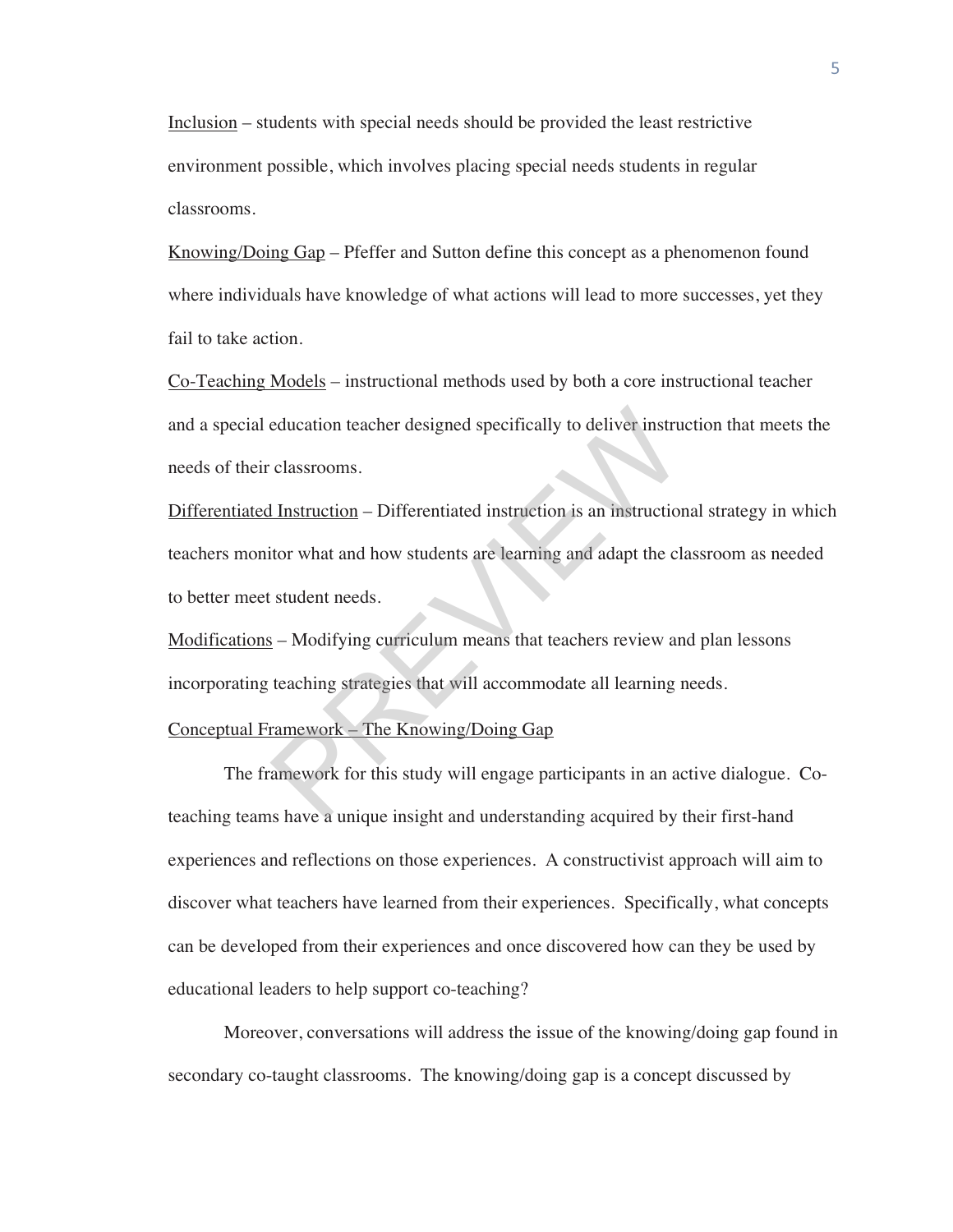Pfeffer and Sutton that identifies why knowledge of what needs to be done doesn't lead to action. Implementing what teachers say and know is a problem. Time after time, teachers understand the issues and understand what needs to happen to positively improve their performance but don't take action that they know they should. This research will provide leaders with actions they can take to produce effective co-teaching environments. (Pfeffer and Sutton) Great companies get extraordinary results from average talent. Poor companies take extraordinary talent and manage to lose the benefits of their talents. This applies not only to businesses, but any other organization or in this case, a school system.

As administrators what can be done to generate and facilitate known effective coteaching practices? How do we put co-teaching best practices into action and close the knowing/doing gap? Pfeffer and Sutton write leaders must overcome a fear of failure. This fear leads to distrust and team members then exhibit a feeling that they will get punished trying something new, so they play it safe and do what is the norm. Leaders can drive out fear by openly communicating, offering an open-door policy, and decentralizing decision making. There is no learning without error. s. This applies not only to businesses, but any other org<br>I system.<br>ministrators what can be done to generate and facilitate<br>tices? How do we put co-teaching best practices into ac<br>Ig gap? Pfeffer and Sutton write leaders

How can we change actions where teachers work collaboratively and implement teaming instructional strategies? What can be done to develop teams that consider individual student abilities, modify curriculum, and design proper assessments? Pfeffor and Sutton suggest schools emphasize collaboration not competition. School administration should create a team of people and support systems where everyone and everything is geared toward what needs to get done. Everyone should understand why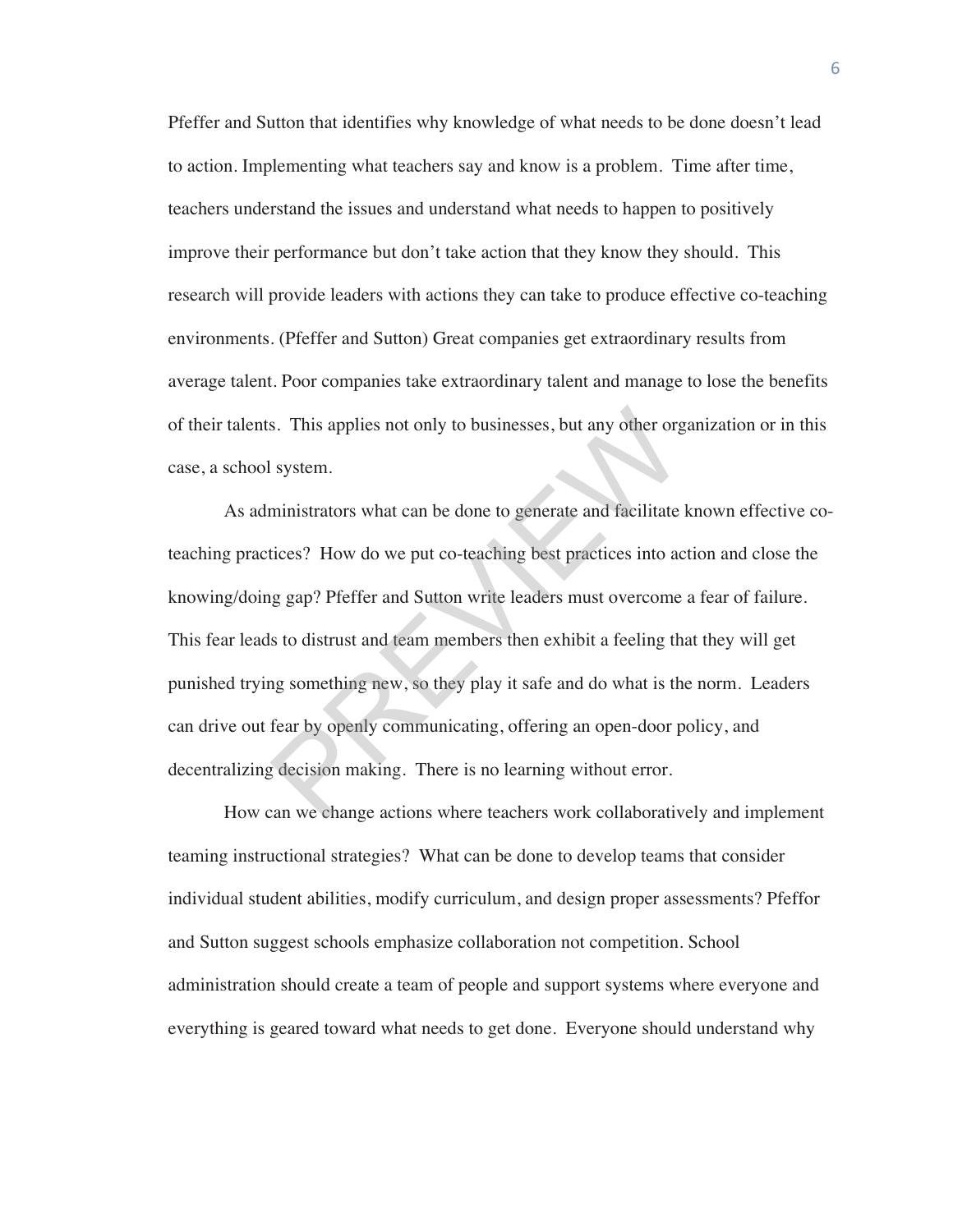and how to take action, and everyone should collaboratively work together to ensure it gets done.

By closing the knowing/doing gap, schools can find what is needed to create action and properly foster successful secondary co-teaching. Co-teaching should be done together utilizing the skills and expertise from both parties. Successful organizations learn by transforming collaborative learned experiences into operating procedures and practices. The same should be true of schools.

 Research has shown that there is a significant difference between theoretical best co-taught instructional strategies and what is actually happening in co-taught classes. The use of research-based, effective instructional methods used in secondary co-taught classrooms is not commonplace. Lack of administrative support and a defined instructional model have been found to be one cause related to ineffective coteaching. According to Weiss & Lloyd (2003) appropriate administrative support could be a better way to meet the objectives for students in co-taught classrooms. arch has shown that there is a significant difference betwert<br>tructional strategies and what is actually happening in consearch-based, effective instructional methods used in sec<br>not commonplace. Lack of administrative sup

Co-teaching is not something that just happens (Kloo & Zigmond, 2008). For it to be a productive use of the special education teacher's talents and training, co-teaching must be dynamic, deliberate, and differentiated. (Thousand, Villa, & Nevin, 2011) Administrators must assume responsibility for communicating the importance of collaborative planning and teaching. Leaders need to provide resources such as planning time and professional development. Administrators also must evaluate the co-teaching teams' teaching practices at their school sites.

This study will capture what administrative actions or supports help facilitate coteaching teams. These results will offer insight to administrators by revealing what co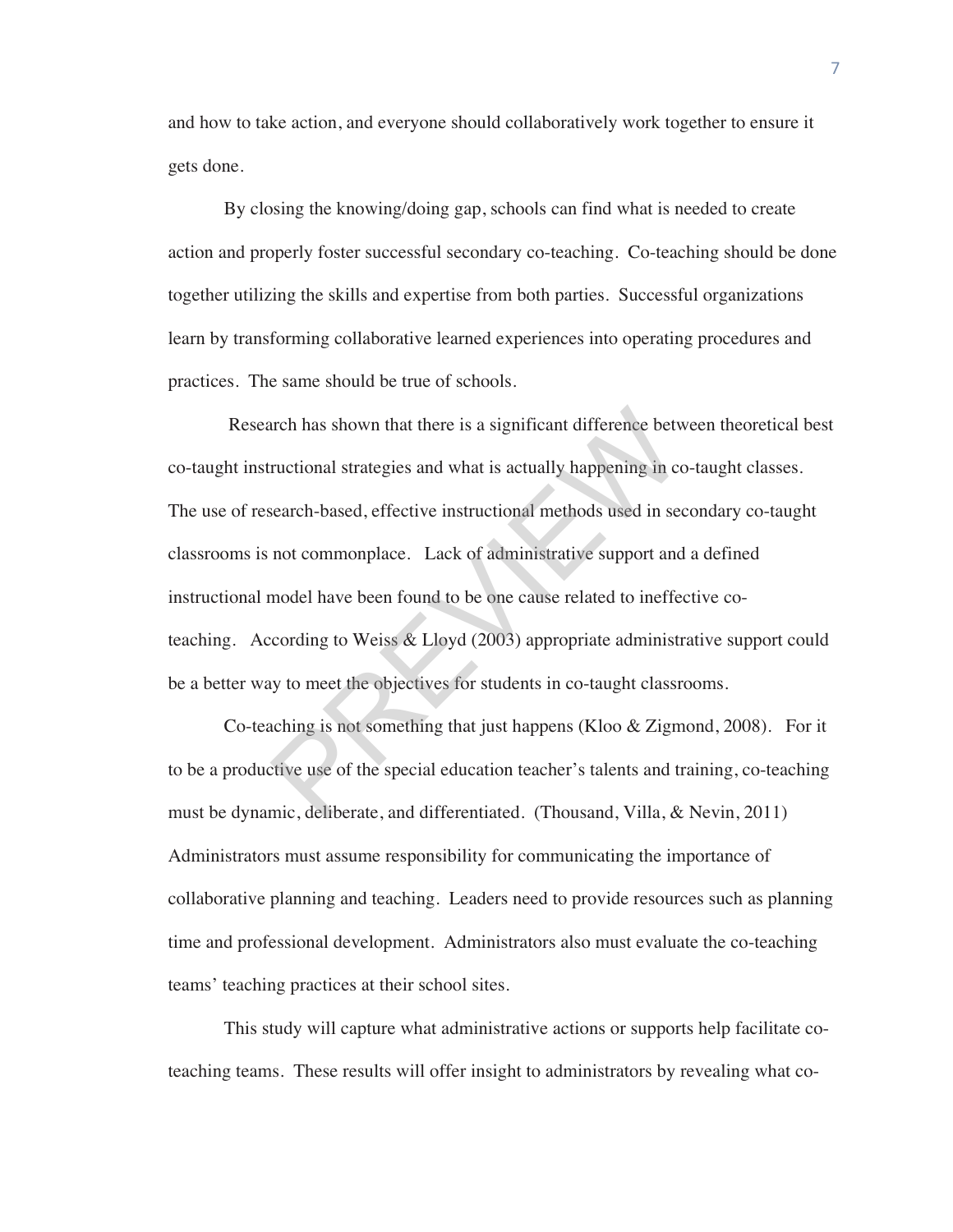taught teams deem necessary and beneficial. Administrators and program planners will be able to better prioritize and design effective resources as they implement a co-teaching program that meets all student needs.

#### Purpose Statement

Therefore, the purpose of this grounded theory will be to discover what administrators can do to provide support needed for co-taught teams in secondary high schools.

#### Central Research Question

What can administrators do to effectively support co-teaching in secondary high schools? What can school administrators do to close the knowing/doing gap found in co-teaching at the secondary level?

#### **Assumptions**

It is assumed that all participants in this study will be open and honest when offering their perspectives. Feedback from participants will be assumed to be genuine suggestions that staff feel can be impactful. It will be assumed that staff will have a growth mindset and be willing participants in the research offering unbiased views on how to improve their craft. ministrators do to effectively support co-teaching in secc<br>cool administrators do to close the knowing/doing gap for<br>ary level?<br>Summed that all participants in this study will be open an<br>perspectives. Feedback from partici

#### **Limitations**

This study involved capturing teacher perspectives about co-teaching supports. The limitations of this study may be due to sample selections made all from the same district. There may be a lack of experiences that would allow greater opportunities for comparison or opportunities to think of suggestions beyond our district practices.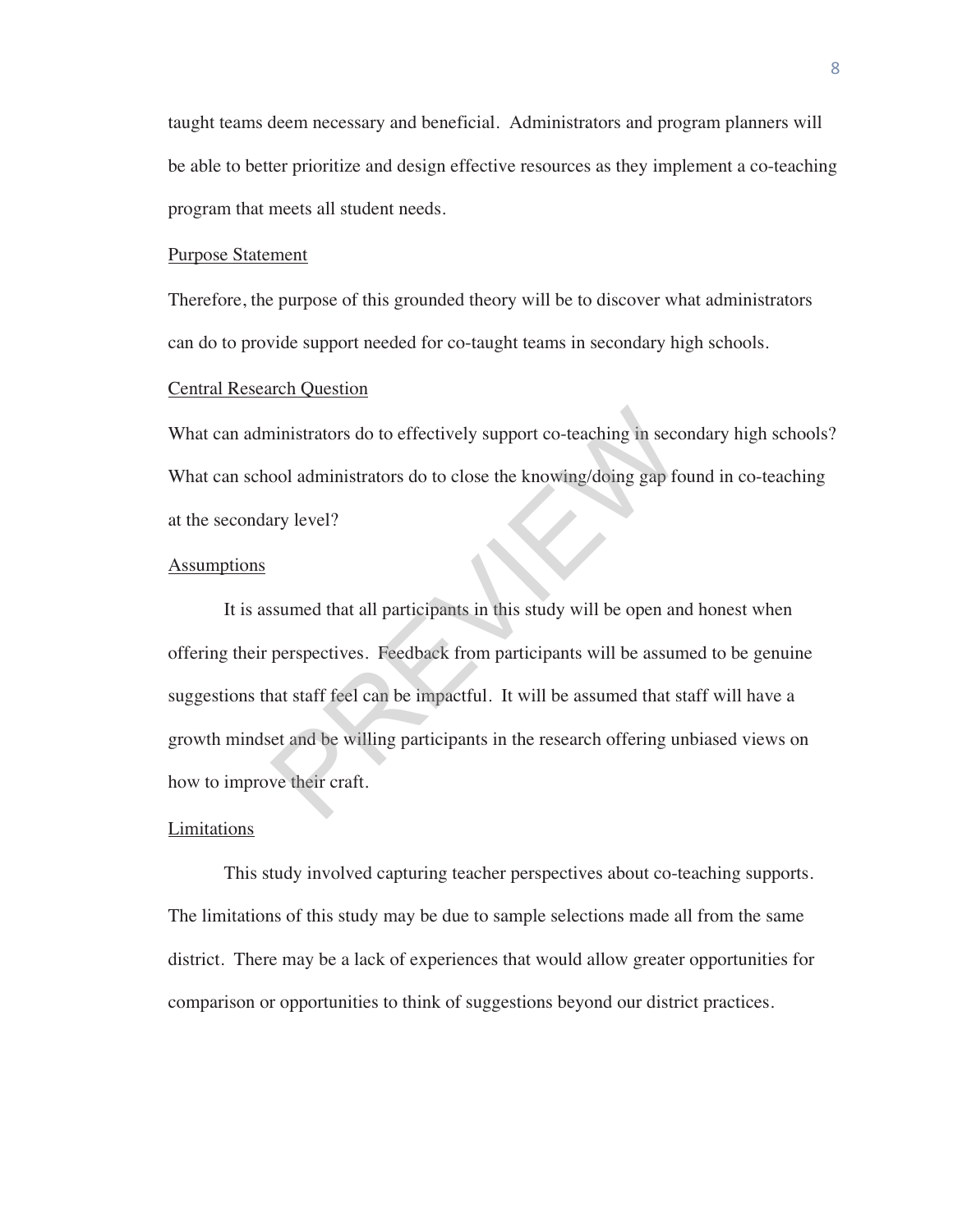Another limitation that may occur could be due to the demographics within our district. As a suburban community, our students are not as diverse and have dissimilar socio-economic backgrounds in comparison to other school districts.

#### Delimitations

Delimitations of this study were confined to research conducted in one school district. The district is located in a midwestern suburban community of approximately 38,000 containing two secondary high schools and three secondary middle schools. The school district has a strong sense of community with strong professional relationships amongst school staff. The dynamics of this site and strong staff relationships allows for an open and honest investigation from this study. The study involves a grounded theory that will discover practices and supports that could better deliver effective co-teaching. This site and the staff are willing participants in curriculum development, classroom instruction training, and other similar change processes. These reasons make this site an opportunity for this investigation. the assumption of community with strong profession that the dynamics of this site and strong staff relationed staff. The dynamics of this site and strong staff relationed in the staff are willing participants in curriculum

#### Outline of the Study

This study will provide historical context of changes made within special education. In addition, the study will look at how inclusion has adopted co-teaching as the vehicle for delivering instruction. Lastly, I will provide an overview defining how to effectively co-teach.

Research conducted will provide solutions generated from co-teachers on how to close the knowing doing gap. Discoveries made will give school leaders suggestions on how to promote and facilitate effective co-teaching.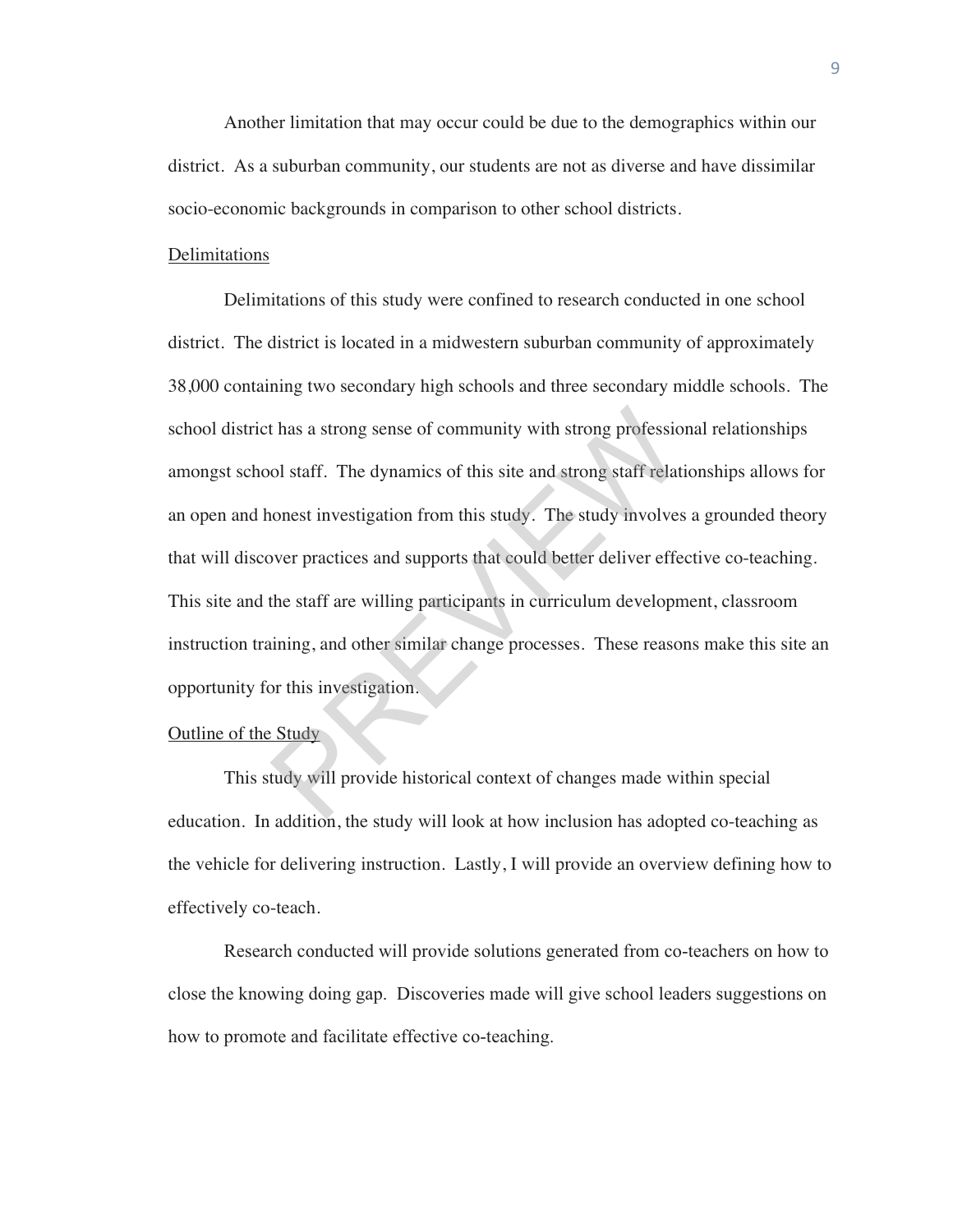#### CHAPTER TWO

#### Review of Literature

This literature review provides and exploration into co-teaching. A brief history shows the progression of educating special education students in this country. Presenting a clear vision of effective education for all children with special education needs and disabilities involves developing an understanding of the theory behind the philosophies, policies, and practices of inclusive special education (Hornby, 2015).

Then a deeper explanation into various delivery methods instructors can use to both collaboratively and purposefully while co-teaching. Specifically, an outline of proven co-teaching models and research-based instructional strategies. Each area discussed is necessary for effectively educating a diverse student body found within an inclusive setting. In conclusion, we will also talk about additional resources identified important from collaborative co-teaching teams found to be successful. All of these components will help drive the questioning used during this research. Results from these semi-structured interviews will help school leaders identify how to support, generate, or foster the use of effective co-teaching instruction. a deeper explanation into various delivery methods instratively and purposefully while co-teaching. Specifically<br>ching models and research-based instructional strategie<br>eccessary for effectively educating a diverse student

Inclusive education is a multidimensional concept that includes the celebration and valuing of difference and diversity and consideration of human rights, social justice, and equity issues, as well as the social model of disability and a sociopolitical model of education (Hornby, 2015, p. 1). An understanding of how special education has evolved today provides the context of founding principles that have constructed inclusive cotaught classrooms. Examining policies and legislative measures that led to the development of inclusive education provides a depth of understanding for the methodology and use of inclusive classrooms.

10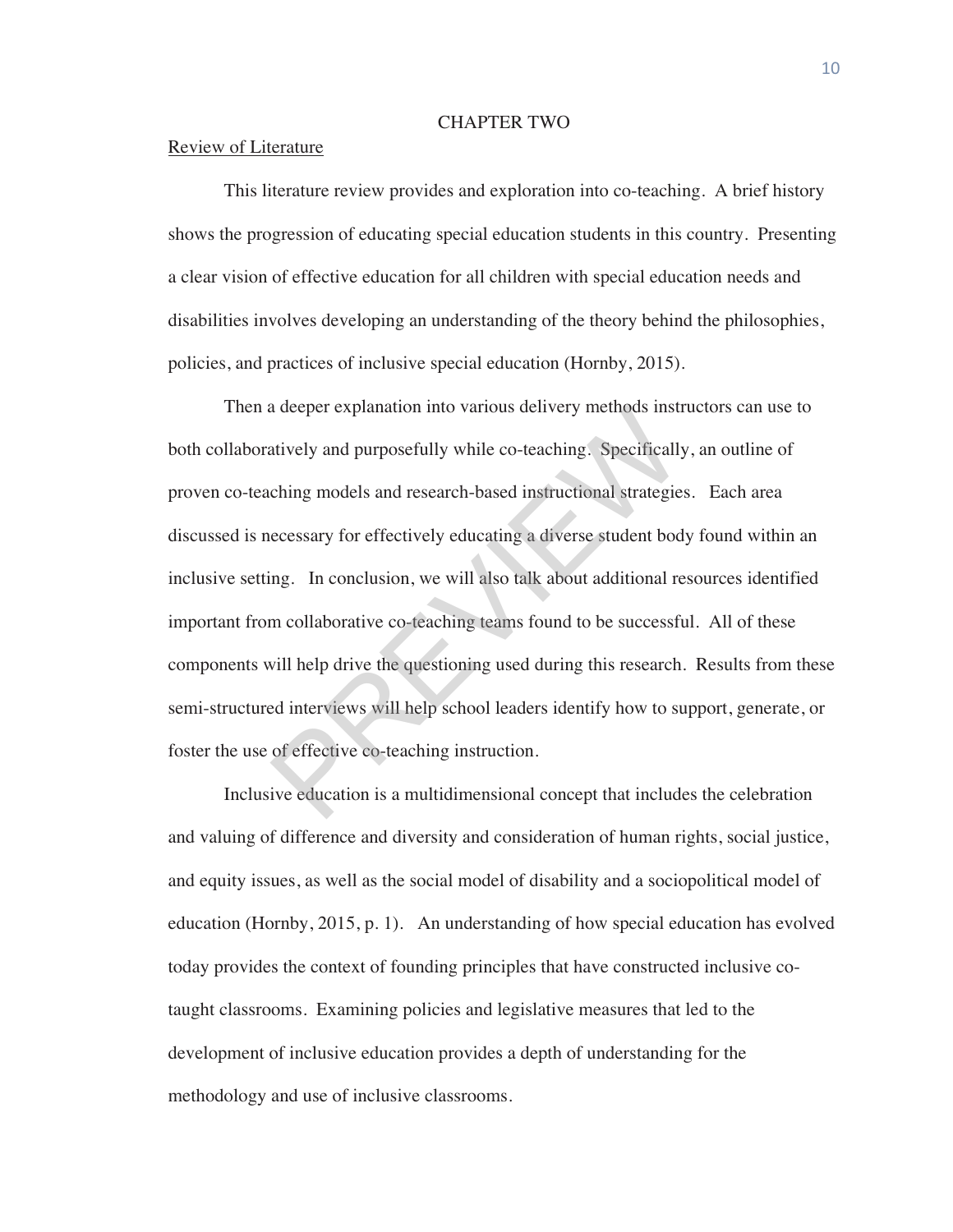#### Historical Evolution of Special Education

As our country developed into a nation, special education was almost nonexistent. During colonial times, families and communities shared responsibilities for the overall education of a student with disabilities. As our nation grew, so did our schools, and this growth led to the expansion for control of education at the state level. States then created a few disability-specific schools like schools of the blind or deaf in the 1760s and 1780s. It wasn't until around the 1830s that children with intellectual disabilities had schools specifically for them. Around 1900, most developed countries around the world started requiring that all children attend school. Educating special needs students identified with learning disabilities at this time involved practices grouping and even excluding special needs children away from mainstream classrooms. The mainstream building was the location of the special needs children but, they were in separate classes and rooms. d schools specifically for them. Around 1900, most devantant and schools specifically for them. Around 1900, most devantant and school. Ed is identified with learning disabilities at this time involve even excluding specia

#### A Move to Inclusion

(Brown vs the Board of Education, 1954) was a landmark decision that addressed racial segregation in schools. Years prior to this case courts ruled that segregated public facilities were legal. Jim Crow laws were enacted allowing "separate but equal" use of public facilities like restrooms, buses, and schools. In 1951, Linda Brown was denied the opportunity to attend an all-white school in Topeka. Brown sued and won her lawsuit when the courts ruled Brown was deprived of the equal protection laws guaranteed in the 14th Amendment.

Brown vs Board did more than address inequalities for students of different race; the court decision led to a demand that all students be provided an adequate education.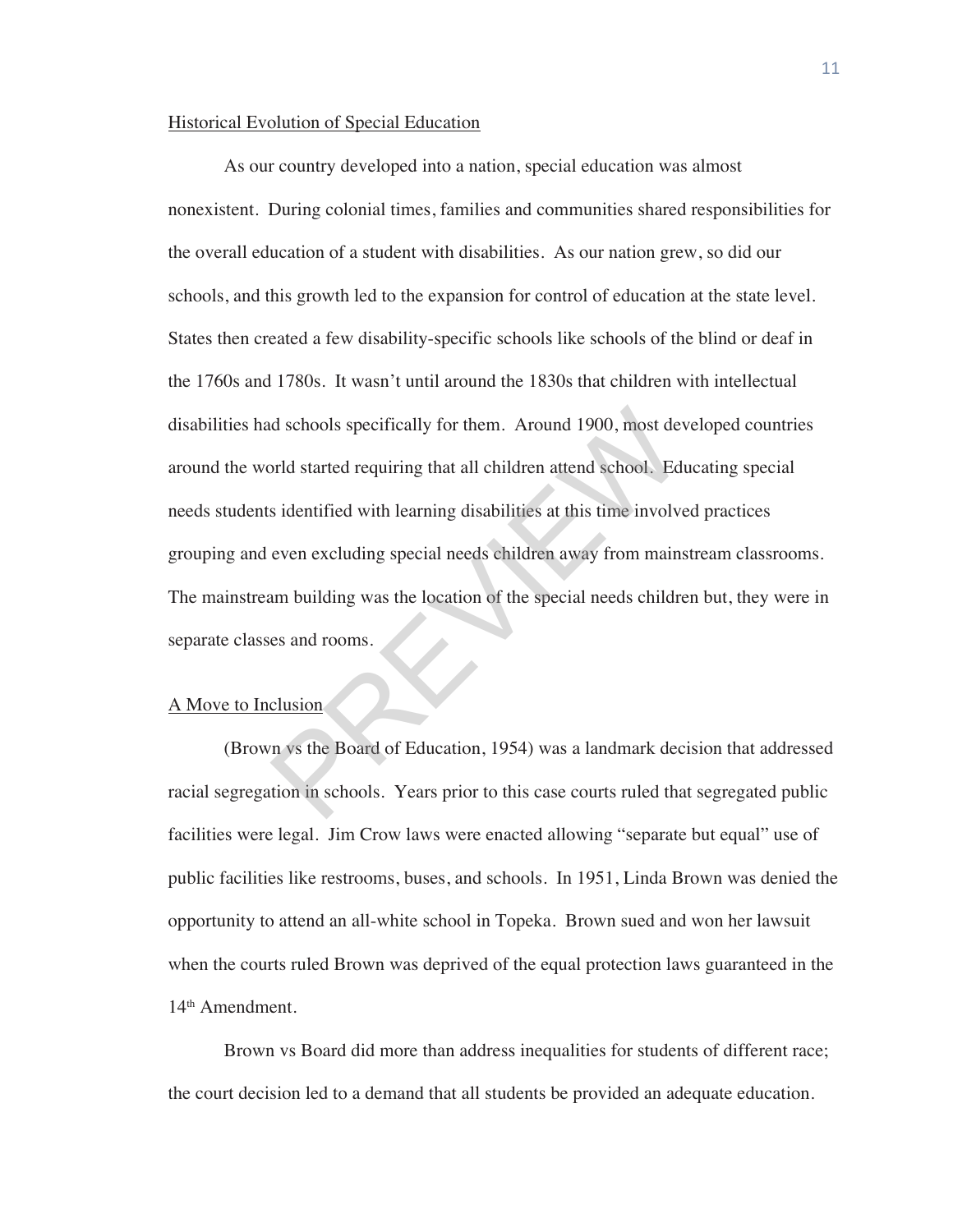At this point, alarmingly more than 1 million children with disabilities were not provided an education within public systems. Individual rights are guaranteed under the Bill of Rights and the Fourteenth Amendment of the U.S. Constitution.

In his article written in 1968, Lloyd Dunn proposed questions about inclusive education opposing separation of students with special needs. Lloyd called for "mainstreaming" special education students. Mainstreaming meant placing students with special needs in regular classrooms. Eventually, this grew into what was referred to as "integration" and was at the core of what was termed the "regular education initiative." Segregation of special education children involved many issues of concern; students' academic achievement, detrimental effects of labeling, a racial imbalance in special education, and recent advances in curricula which made it possible to accommodate students with disabilities in the regular class (Dunn,1968). A growing push to use inclusive classrooms rather than pull out programs were viewed as a possible solution needed to serve students with disabilities. and was at the core of what was termed the "regular education of special education children involved mandemic achievement, detrimental effects of labeling, a raction, and recent advances in curricula which made it poses tu

In 1975 Congress passed the Education for All Handicapped Children Act or (EAHCA) or (EHA). This act made special education programs mandatory in the United States and addressed the need to not only provide an education but also provide an adequate special education program. Education for All Handicapped Children Act Amendments PL 101-476 changed the name to what is now known as the Individuals with Disabilities Act or (IDEA). The IDEA Act states; "To the maximum extent appropriate, children with disabilities are educated with children who are not disabled, and special classes, separate schooling, or other removal of children with disabilities from the regular educational environment occurs only when the nature of severity of the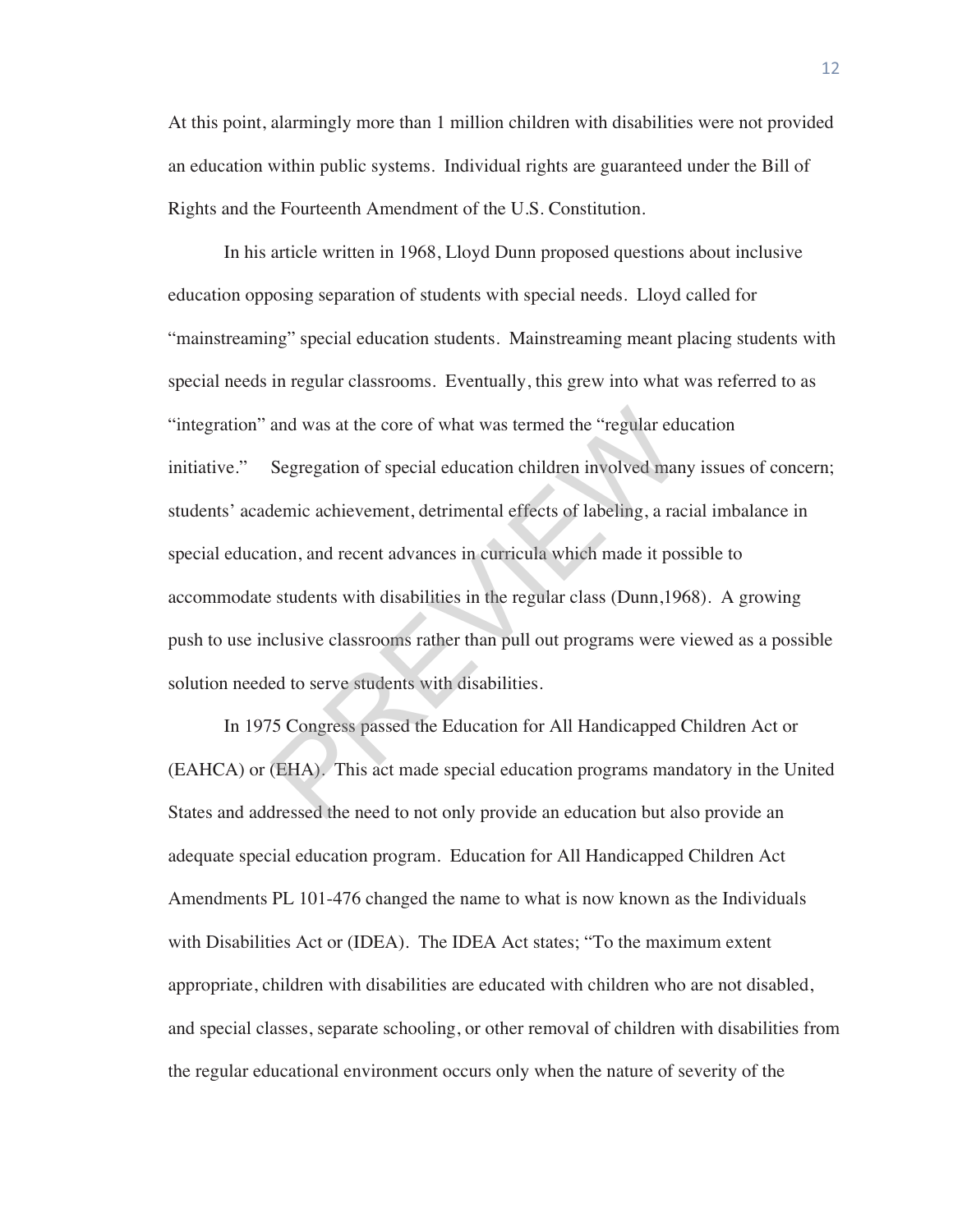disability of a child is such that education in regular classes with the use of supplementary aids cannot be achieved satisfactory" (Individuals with Disabilities Act, 1975). Laws now mandated that students with special needs should be provided the least restrictive environment possible, which involved placing special needs students in regular classrooms.

Decades later, No Child Left Behind and the IDEA legislation passed in 2004 further removed barriers separating special education students from their general education peers. These initiatives aimed to close achievement gaps for all students in reading and math by 2014. Former Secretary of Education Margaret Spellings, "Special education is no longer a peripheral issue. The days when we looked past the underachievement of these students are over". The commission submitted a report called the New Era: In the report, the committee made three recommendations: First These initiatives aimed to close achievement gaps for<br>an and by 2014. Former Secretary of Education Margaret<br>no longer a peripheral issue. The days when we looked p<br>ment of these students are over". The commission su

- a) focus on results, not the process
- b) embrace a model of prevention, not failure

c) consider students with disabilities as general education first.

The focus of inclusive special education is to provide young people who have needs with the knowledge, skills, and attitudes they need to achieve as much independence and success as possible after they leave school (Hornby, 2014). The needs of special education students, children with disabilities needs were not met prior to the formation of laws. According to the United States Department of Education, in 1970 U.S. schools educated only one in five children with disabilities. Even worse, several states had laws that completely excluded students who were deaf, blind, emotionally disturbed, or any other special needs.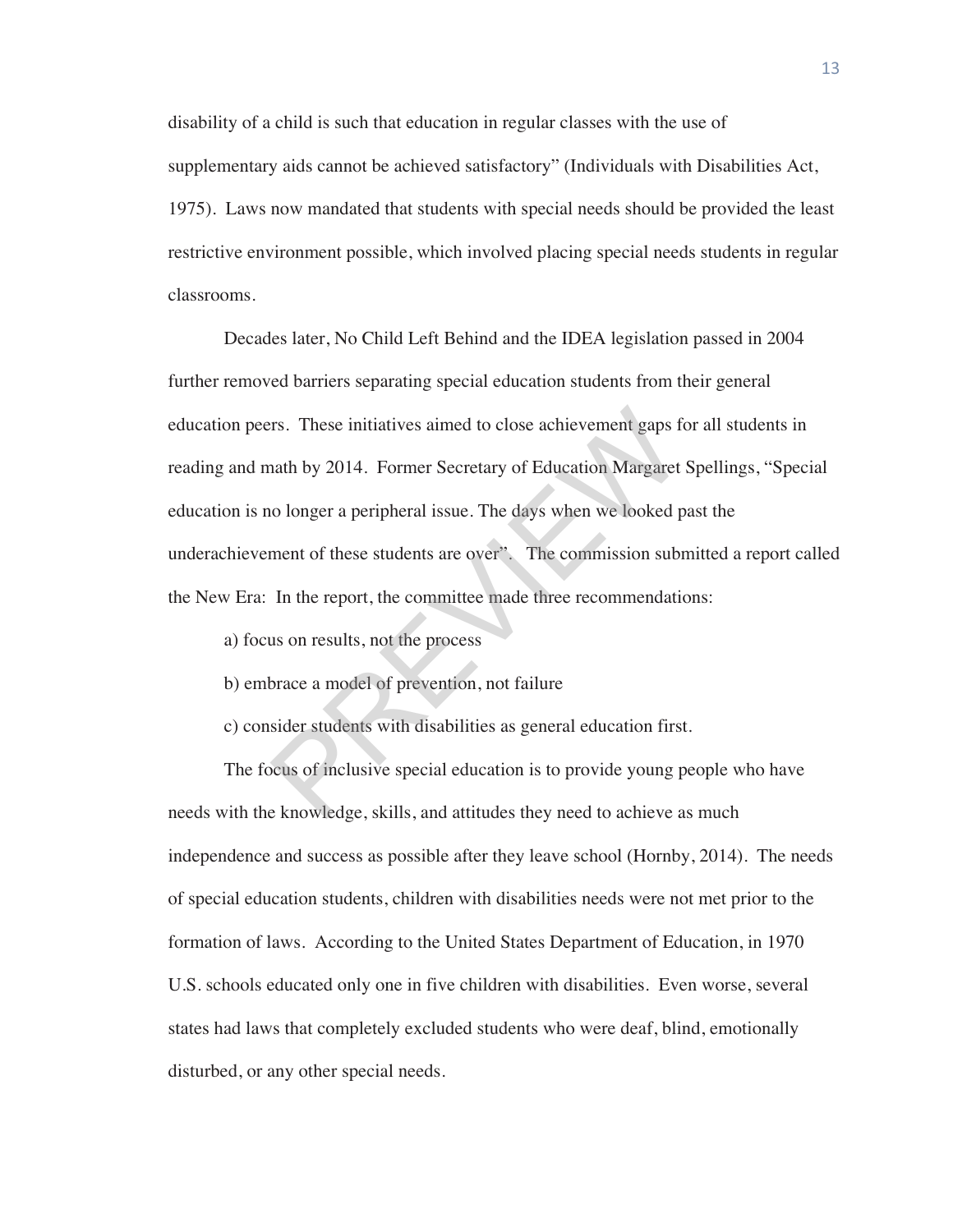Thanks to measures taken to ensure learning for all our students, recently over 200,000 pre-kindergarten and approximately 6.5 million students receive special education services. Linda Brown's fight against "separate but equal" ideals has paved the way for inclusion. Now schools accommodate and meet needs of all students, so they can now attend schools in their neighborhoods with their peers in an environment that is equal and not separate. The challenge to us as educators is to now do all we can to grow and learn how to deliver the best instruction to our diverse population of students.

#### Defining Co-teaching

The objective of special education is to do whatever is possible to meet the various students' personalized needs. Special education is a service not a place (Sacks 2001). There is a focus on the academic success of every student, not just some of them. Inclusive classrooms are meant to prevent students from falling behind and falling between the cracks. Special education demands personalized attention centered on abilities and disabilities (Zigmond, 2008). Personalized needs will sometimes require the creation and arrangement of spaces and other facilities that meet the specific needs of students. These personalized needs also include academic needs and the social and vocational settings that might be adapted for each student. (Cooper and Jacobs, 2011) Ironically, the promotion of the delusion that being present in a school equates with being socially and educationally included, is one of the most dishonest and insidious forms of exclusion. teaching<br>bjective of special education is to do whatever is possiblents' personalized needs. Special education is a service n<br>is a focus on the academic success of every student, no<br>srooms are meant to prevent students fro

Schools have implemented the practice of co-teaching to accommodate students with special needs. Co-taught classrooms provide an unparalleled venue for the integration of the complementary skills of the general and special educators (Volonino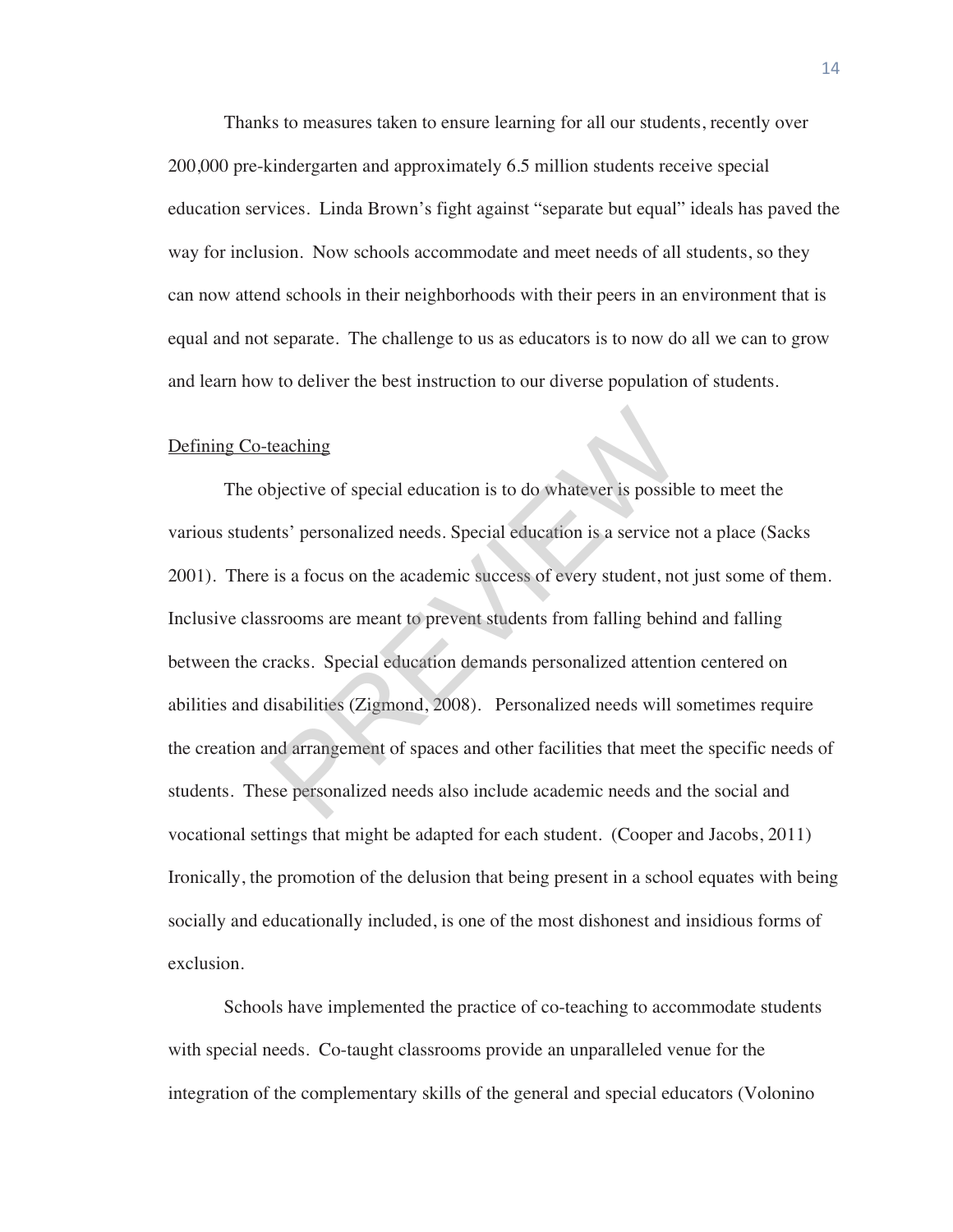and Zigmond, 2007). The general educator brings content knowledge and group instructional skills, whereas, the special educator brings expertise in the diagnoses and remediation of individual learning problems or challenges. Both educators can also use more instructional practices via teaming models that allow and ensure diverse delivery methods all while providing students who are "at-risk" support. Co-taught classes provide more opportunities for students with IEPs and at-risk students to interact with a teacher and participate actively in class activities by reducing the student to teacher ratio (Hallahan & Kauffman, 2006). As coteaching teams integrate instructional skills, instruction should be sufficiently enhanced such that the needs of students with special needs and those at-risk for educational failure can effectively be met.

After defining co-teaching, this literature review will now define how to properly instruct in co-taught classes. As mentioned previously, co-teaching has several challenges; however, effective instruction in co-taught classes can occur if two conditions are met: teams must collaborate and they must use differentiated/adaptive strategies that meet all students' needs. Teams that can focus on and accomplish these objectives will be successful. Kauffman, 2006). As coteaching teams integrate instructional be sufficiently enhanced such that the needs of studes at the set of studes at the set of studes at the set of studes at the set of studes at the set of studes a

#### Effective Instructional Strategies

Co-teaching in an inclusive classroom is extremely challenging. A diverse group presents a great challenge of meeting the learning needs of each student. Teaching a student with disabilities well is the same as teaching any student well and the belief that special education involves no specialized instructional skills is, in our judgment, a grotesque misconception of both students and their education (Kauffman & Badar, 2014).